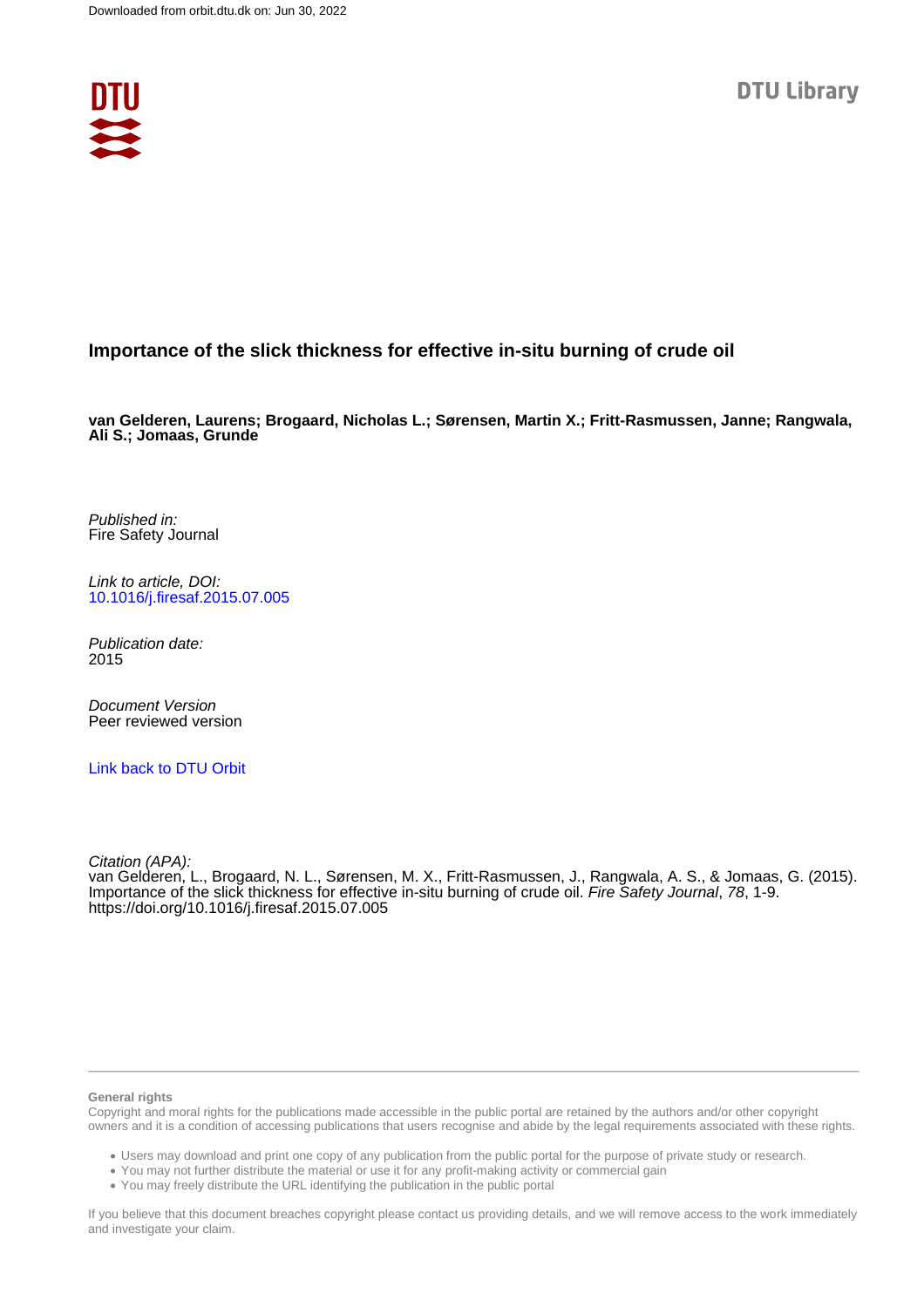# Importance of the slick thickness for effective *in-situ* burning of crude oil

Laurens van Gelderen<sup>a</sup>, Nicholas L. Brogaard<sup>a</sup>, Martin X. Sørensen<sup>a</sup>, Janne Fritt-Rasmussen<sup>b</sup>, Ali S. Rangwala<sup>c</sup>, Grunde Jomaas<sup>a</sup>

*a Department of Civil Engineering, Technical University of Denmark, 2800 Kgs. Lyngby, Denmark b Danish Centre for Environment and Energy, Aarhus University, 4000 Roskilde, Denmark c Department of Fire Protection Engineering, Worcester Polytechnic Institute, Worcester, MA 01609, USA*

#### **Abstract**

In order to improve the potential of *in-situ* burning (ISB), the importance of the oil slick thickness on two pure oils (*n*-octane and dodecane) and two fresh crude oils (Grane and REBCO) was studied in relation to the regression rate, boilover tendency, mass loss rate, burning efficiency and flame height. The experiments were performed in a new experimental apparatus, the Crude Oil Flammability Apparatus (COFA), which has been developed to study ISB of oil on water in a controlled laboratory environment with large water-to-oil ratios. The regression rate, average mass loss rate and burning efficiency reached a constant maximum value for all oils at slick thicknesses exceeding 10-20 mm. For thinner initial slick thicknesses, these values were greatly reduced, most likely due to heat losses to the water. A further increase in the initial slick thickness could not improve the burning efficiency above 75% for the crude oils, showing that it only has a limited effect on the burning efficiency as higher burning efficiencies have been reported for larger scales. Furthermore, the results showed that the burning mechanisms differ for pure and crude oil, indicating that the hydrocarbon mixture in crude oils changes as the burning progresses. This observation merits further research.

**Keywords:** *in-situ* burning, oil slick thickness, mass loss, burning efficiency.

#### **List of abbreviations**

BE: Burning Efficiency COFA: Crude Oil Flammability Apparatus ISB: *In-Situ* Burning PGC: Pyrex Glass Cylinder WMLR: Water Mass Loss Rate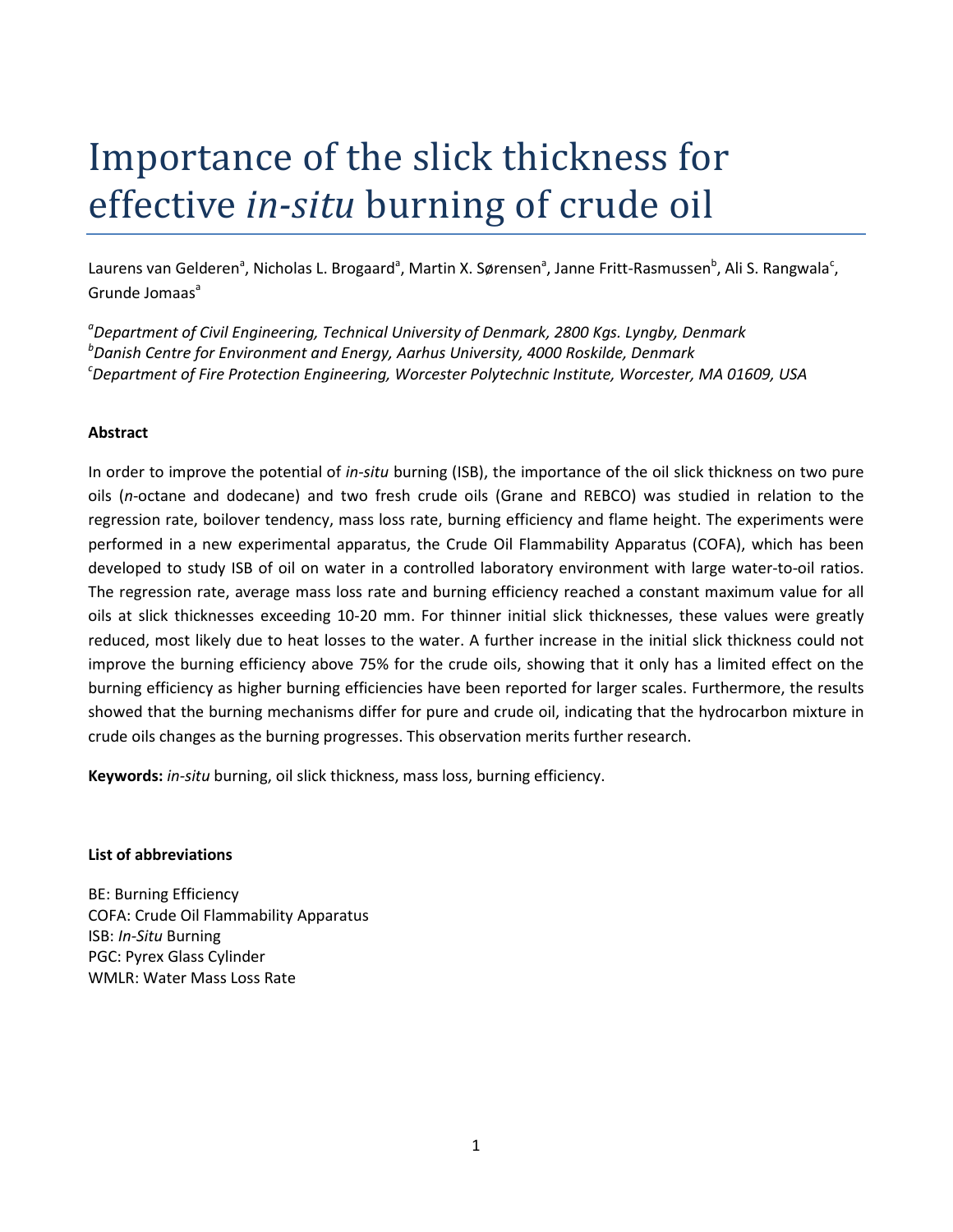## **1 Introduction**

The burning of crude oils is of great interest as a response method to oil spills, a method known as *in-situ* burning (ISB) [\[1-5\]](#page-19-0). In practice, this response method commonly features the collection of accidently spilled oil on a water surface in a so-called "fire boom", followed by the ignition of the oil slick [\[1,](#page-19-0) [6\]](#page-19-1) and thereby removing the oil from the water surface. Particularly for potential oil spills in the ice-infested waters of the Arctic, this response method has gained increased attention (see for example [Sørstrøm](#page-19-2) *et al.* [7], [AMAP \[8\]](#page-19-3), [Nuka Research & Planning Group \[9\]](#page-19-4) and Buist *[et al.](#page-19-5)* [10]). Due to the relatively minimal logistics of ISB, relatively low costs [\[11\]](#page-19-6) and its applicability at most levels of ice coverage compared to the more conventional mechanical clean-up methods [\[9,](#page-19-4) [12\]](#page-19-7), ISB has a good potential of cleaning up oil spills in the Arctic.

One of the main challenges of ISB is achieving a high burning efficiency (BE), which in this study is defined as the amount of oil (in percentages of the original spill size) removed from the surface of the water during the burning process. While high BEs of up to 99% have been achieved in both laboratory and large scale field experiments [\[13-17\]](#page-19-8), lower BEs as low as 40% have also been reported [\[18-20\]](#page-20-0). As these experiments have been performed under widely varying conditions, such as differences in temperatures, oil types, oil amounts and the weathering state of the oils, it is difficult to determine which factors are responsible for these BE variations. In order to gain a better understanding of the factors that influence the BE and what their effects on the burning process are, it is of interest to perform a parametric study of these relevant factors. A more detailed understanding of the burning process and related environmental effects should allow for better informed decisions on whether or not ISB is a favorable response method in case of an (Arctic) oil spill.

Oil spills can be found in a variety of appearances depending on the environment, and the slick thickness can vary greatly from one spill to another. On open sea, oil slicks spread out freely and become as thin as <1 μm, also known as oil sheens. In ice-infested water such as in the Arctic, the ice can inhibit the spreading of the oil, allowing it to accumulate to create a thick slick of up to 10-40 mm [\[10\]](#page-19-5). During an ISB operation, the slick thickness can be influenced through the towing speed of the fire boom and the area it encloses (i.e. the distance between the ships) [\[1\]](#page-19-0). The oil slick thickness upon ignition is a very important parameter of ISB as it affects many aspects of the burning process. While it is generally accepted that a minimum slick thickness of about 1-3 mm is required to ignite the oil and to acquire a self-sustaining fire (due to heat loss to the underlying water surface [\[10\]](#page-19-5)), the importance of a variation in the slick thickness has not been studied in detail. The initial slick thickness has been reported to be the "key parameter" that influences the BE [\[10\]](#page-19-5). A thicker slick should lead to an easier ignition and higher BE [\[10\]](#page-19-5) and thicker slicks might therefore be preferred for ISB.

However, a precise relation between the BE and initial slick thickness is unknown as of yet. Thicker slicks also result in more violent and longer boilovers and can lead to (relatively) more residue formation [\[10,](#page-19-5) [21-23\]](#page-20-1). While boilovers have not been observed during burnings featuring towed fire booms or in waters with currents [\[10\]](#page-19-5), it is still relevant to take into account for the safety aspects of ISB. The precise physical and chemical mechanisms of boilovers are still largely unknown and hence it is still a somewhat unpredictable phenomenon.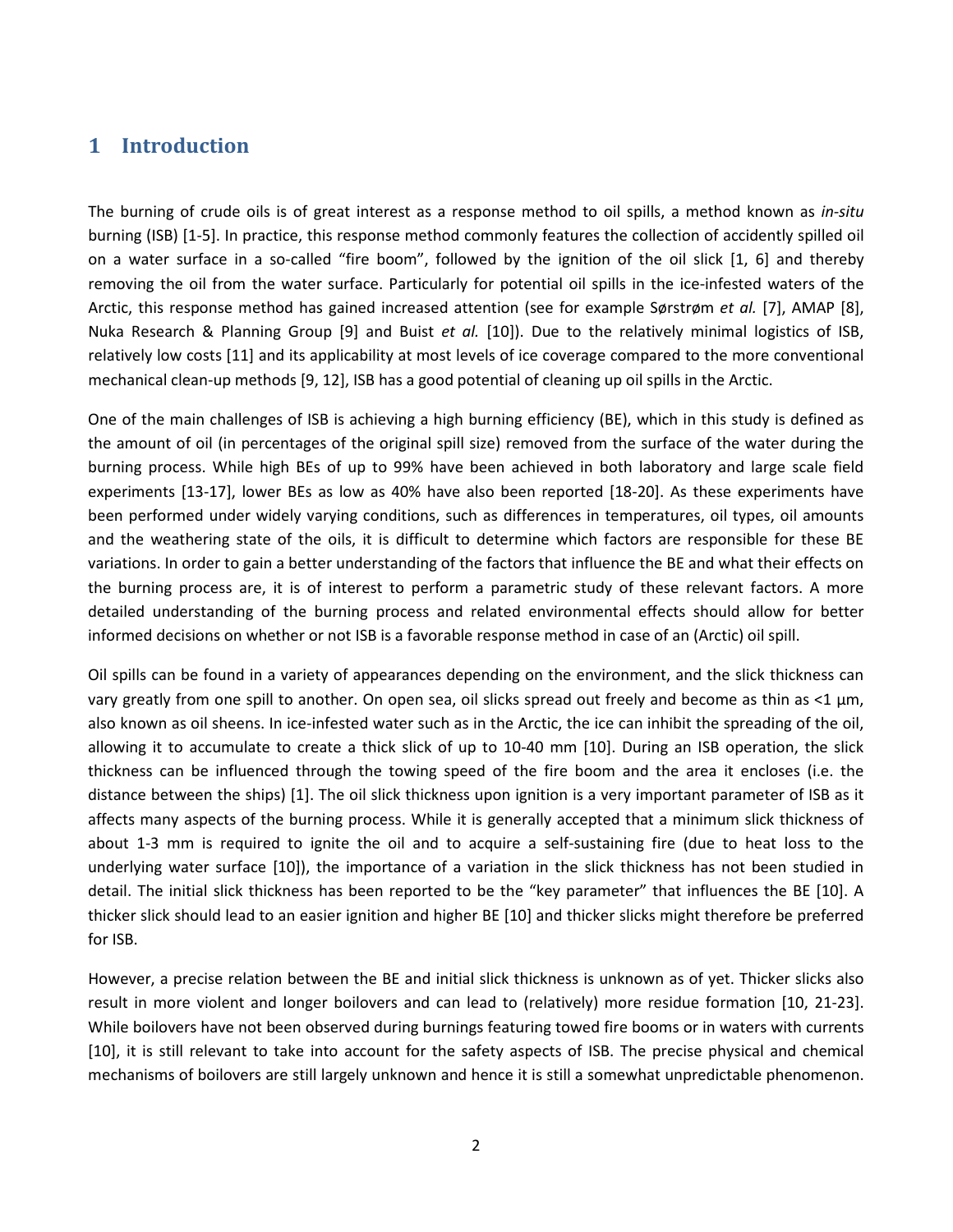More residue formation will require a more extensive cleanup after the burning, which would complicate the logistics. Furthermore, due to the spreading of oil on sea, it is often more complicated to gather a certain volume of oil as a thick slick than a thin slick for burning operations. Thus, it is relevant to find an optimal slick thickness that maximizes the beneficial effects on the ignition time and burning efficiency, while minimizing the logistics and safety issues. Therefore, the effects of the initial oil slick thickness on the regression rate, boilover tendency, burning efficiency, flame height and mass loss rate were studied herein to determine the importance of the initial slick thickness for ISB operations.

## **2 Materials and methods**

The oil-on-water burning experiments were performed in a newly developed experimental setup, the Crude Oil Flammability Apparatus (COFA), shown in [Figure 1](#page-4-0) (for more images see [Brogaard](#page-20-2) *et al.* [24]). The apparatus was developed to represent realistic conditions such that extracted parameters can be transferred directly to field studies. To achieve this, the COFA was designed amongst others to have a large body of water to create an oil-water interface comparable to large scale. These design choices were made to mitigate the complications with heat transfer issues that could be seen in studies with less or no surrounding water [\[3,](#page-19-9) [23,](#page-20-3) [25,](#page-20-4) [26\]](#page-20-5). While heat transfer models have been used to accommodate for oil-water interface interactions (e.g. [\[27,](#page-20-6) [28\]](#page-20-7)), the uncertainties remained significant. The COFA setup was verified against large scale field experiment data from [Brandvik](#page-19-10) *et al.* [15].

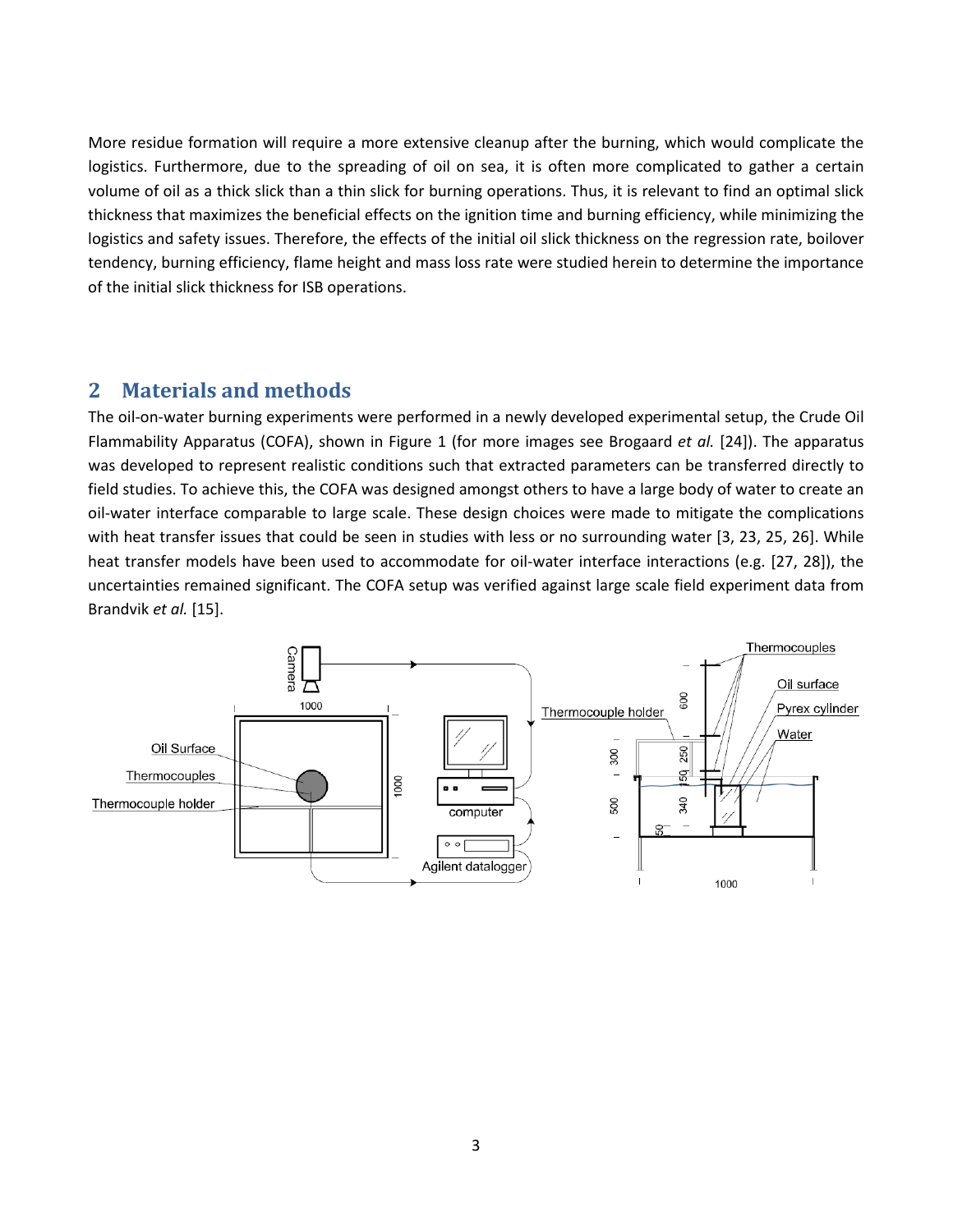

<span id="page-4-0"></span>Figure 1. Conceptual outlines of the COFA setup from a top view (top left) and cross sectional view (top right), the PGC on its open steel foot showing the thermocouple distribution and oil layer (bottom left) and the mass loss rate setup in the COFA (bottom right). All numbers are in mm. Adapted from [Brogaard](#page-20-2) *et al.* [24].

For measuring the regression rate, boilover tendency, burning efficiency and flame height the regular COFA setup was used. The Pyrex Glass Cylinder (PGC), with a height of 340 mm and diameter of 160 mm, was placed in the middle of a stainless steel water bath of  $1.0 \times 1.0 \times 0.50$  m (L x W x H) that was placed under an exhaust system. A stainless steel foot for the PGC was used to ensure free water flow underneath, which is important for minimizing the difference in the ullage height throughout the experiment. The bath was filled with water (approximately 390 liters of fresh water of 5-25 °C) until it reached about 1-5 cm from the top of the PGC. For the mass loss rate, the COFA setup was adjusted to allow for the use of a scale. The PGC was placed on an open foot in a metal bucket of 0.3 x 0.3 x 0.4 m (L x W x H) filled with fresh water of 5-25 °C, which stood on a scale that was covered by an aluminum plate (0.9 x 0.9 m) to protect it from liquids ejecting during boilover [\(Figure](#page-4-0)  [1\)](#page-4-0). The PGC top was at similar height as the metal bucket height to prevent re-radiation from the metal bucket edges.

A total of four different oils were used in the COFA setup, two pure oils (*n*-octane and dodecane) and two crude oils (Grane and REBCO), of which the most relevant properties are shown in [Table 1.](#page-5-0) For the mass loss setup, the *n*-octane, dodecane and REBCO were used. Slick thicknesses of 2, 5, 10, 20 and 40 mm were used for the crude oils and slick thicknesses of 3 (due to ignitability issues of dodecane), 5, 10, 20 and 40 mm for the pure oils. The required amount of oil (corresponding to thicknesses of 2-40 mm) was measured using a scale, and by converting the volume to the corresponding weight by using the density. The oil was then carefully poured on the water surface, after which additional water was added outside the PGC to level the oil surface with the top of the PGC. To measure the temperature profile of the burning oils, a set of 12 thermocouples was placed at 1000 mm, 400 mm and 150 mm above the oil surface, one thermocouple at the oil surface and eight thermocouples at 2, 3, 5, 10, 20, 30, 40 and 50 mm below the oil surface [\(Figure 1\)](#page-4-0). Next, the oil was ignited using a butane torch blower. After the fire extinguished the residue both in and outside the PGC was collected and weighed using hydrophobic absorption pads (see [Brandvik](#page-19-10) *et al.* [15] for more information on the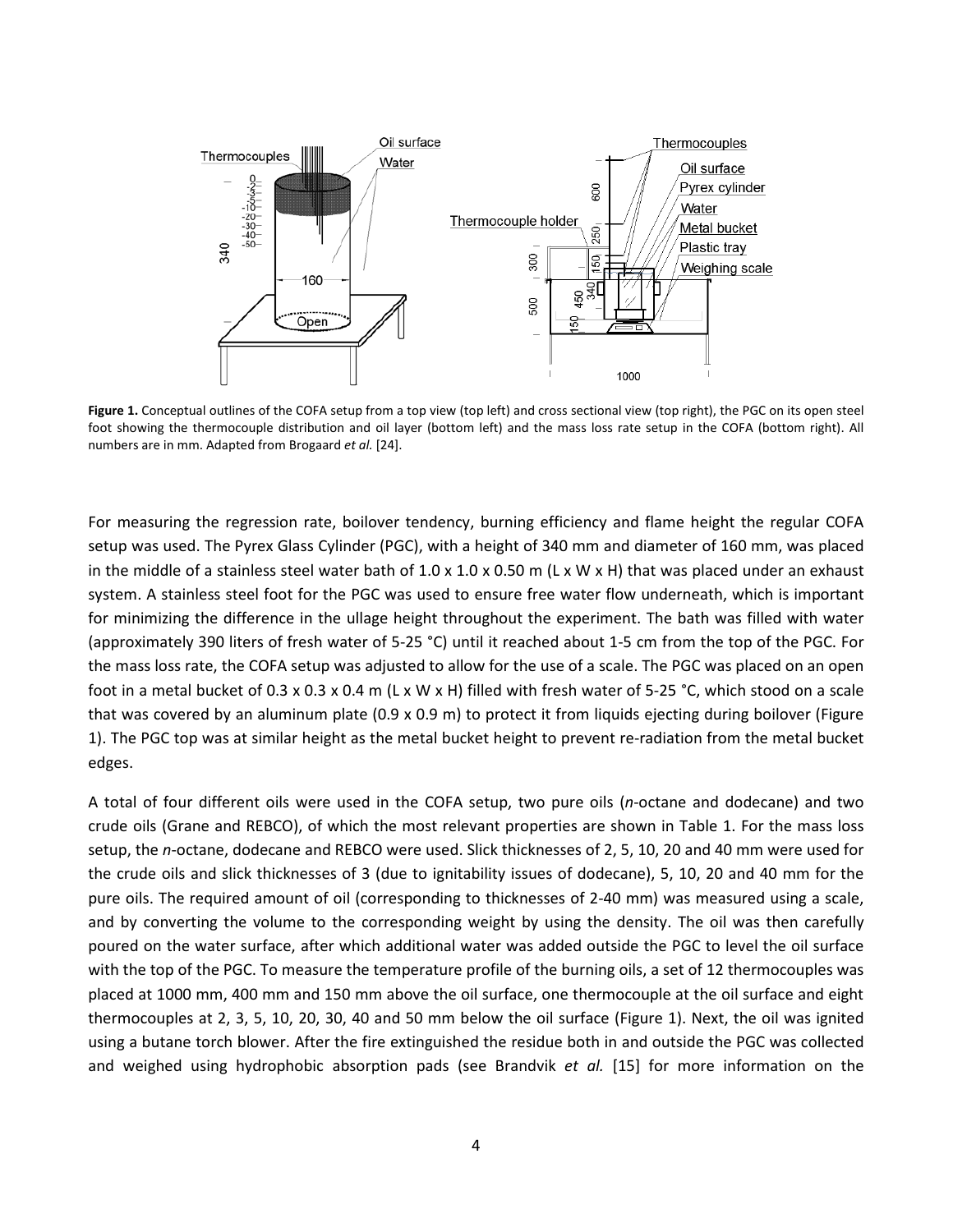procedure). In general, the reproducibility of the experiments was good, unless specified otherwise. Typically experiments were performed two to three times and showed results within a 10% variation of the reported data.

<span id="page-5-0"></span>

| <b>Table 1. Oil characteristics</b> |                                      |                    |                                 |                                                   |  |  |  |
|-------------------------------------|--------------------------------------|--------------------|---------------------------------|---------------------------------------------------|--|--|--|
| Oil                                 | Density at 25 °C (g/ml) <sup>a</sup> | Boiling point (°C) | Flashpoint $({}^{\circ}C)^{^D}$ | Viscosity at 25 °C (cP) <sup><math>a</math></sup> |  |  |  |
| n-Octane                            | 0.699                                | 125-126            | 13                              | 0.386                                             |  |  |  |
| Dodecane                            | 0.745                                | 215-217            | 71                              | 1.294                                             |  |  |  |
| <b>REBCO</b>                        | 0.863                                | $300+$             | -23                             | 12.400                                            |  |  |  |
| Grane                               | 0.934                                | $380+$             | $20 - 21$                       | 268.72                                            |  |  |  |

<sup>a</sup>Measured using an Anton Paar SVM 3000 viscometer. <sup>b</sup>Measured using a Pensky-Martens Flash Point Tester: PM 4 (closed cup).

To determine the flame height, the experiments were recorded on a black, non-reflecting background with a camera facing the flame in a horizontal fashion [\(Figure 3\)](#page-8-0). Prior to the experiments, a ruler was placed in the middle of the PGC and a still reference frame was taken with the same resolution as the video to function as a reference between the number of pixels and the height  $(n_{\text{pixels}}/mm)$ . Videos of the flames were converted to a series of binary pictures with an interval of  $0.5 - 10$  seconds, resulting in  $300 - 600$  data points. The flame height of each picture in  $n_{\text{pixels}}$  was then converted to the actual flame height in mm to obtain the flame height as a function of time. Finally, to reduce the amount of scatter caused by flame puffing, the flame height value of every 10 data points was averaged to represent the average flame height, resulting in a total of 30 – 60 displayed data points per experiment.

## **3 Results and discussion**

#### <span id="page-5-1"></span>**3.1 Regression rate and the boilover phenomenon**

The regression rate as a function of the initial oil slick thickness for both pure and crude oils is shown in [Figure](#page-6-0)  [2.](#page-6-0) Modelled predictions of the regression rates for *n*-octane, dodecane and crude oil are also shown, using the model developed by Garo *[et al.](#page-20-7)* [28] and [Torero](#page-20-8) *et al.* [29] (equation [\(1\)\)](#page-6-1). The average experimental regression rate was calculated from the BE and burning time (from ignition to flame extinction). The BE was directly translated to a corresponding amount of slick thickness that had been removed during the burning. This method neglects any density changes in the crude oils that might affect the actual thickness of the residue. Thus, the experimental regression rate data for the crude oils only show an approximate regressions rate and the trends emerging from the data become the main results.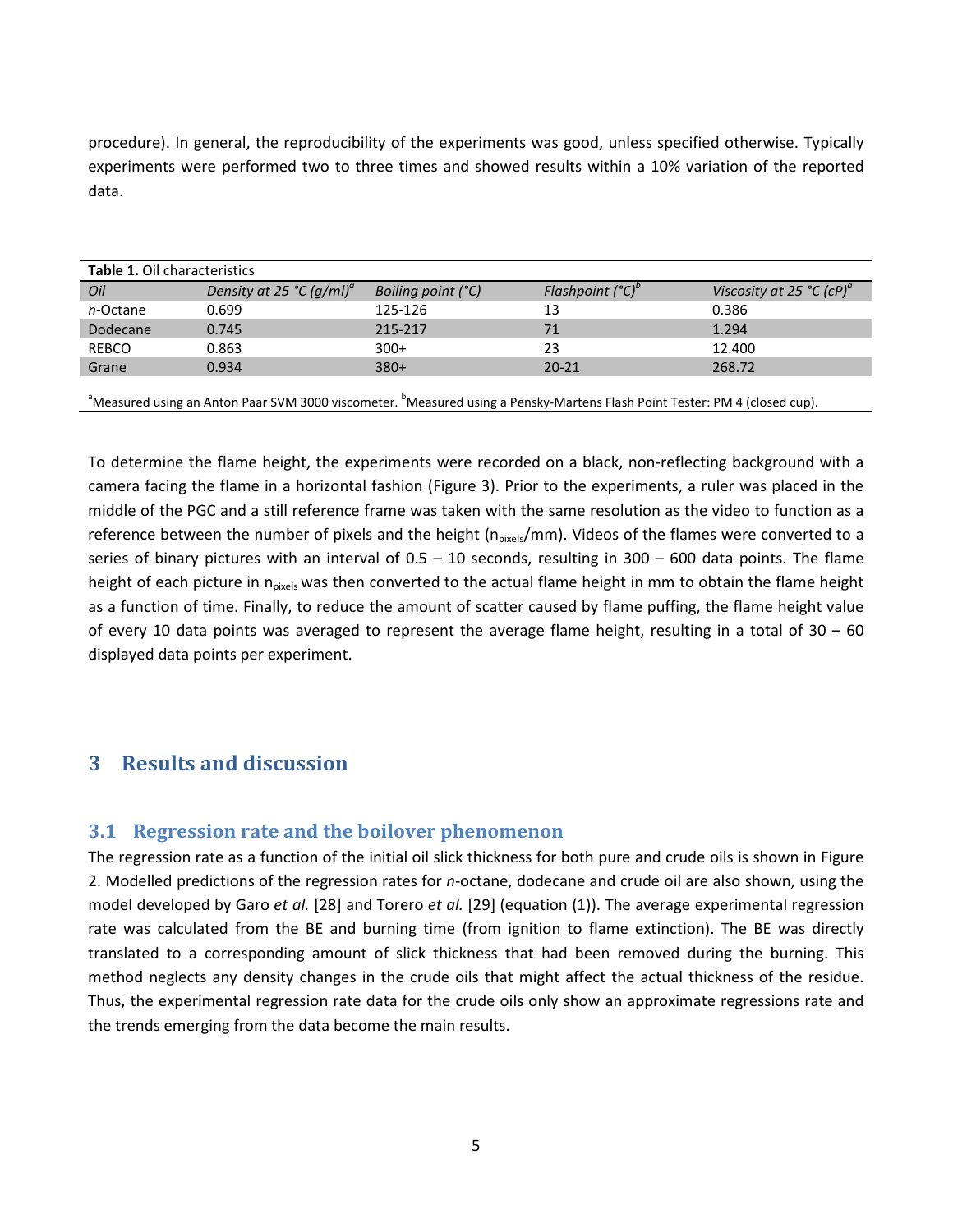

<span id="page-6-0"></span>**Figure 2.** Average regression rates as a function of initial oil slick thickness for the four different oils used in this study. The open symbols represent crude oil experiments without boilover. The Grane data was taken fro[m Brogaard](#page-20-2) *et al.* [24].

<span id="page-6-1"></span>
$$
r = \frac{1}{H_{\nu}\rho_F} \left[ \chi \left( \frac{\left( 4\rho_{\infty}C_p \left( T_{\infty}g(T_f - T_{\infty}) \right)^{1/2} \right)}{\pi} \right) d^{1/2} - \frac{a_F \lambda_F (T_S - T_{\infty})}{y_{S,i} \left( \sqrt{\alpha_F} + \sqrt{\alpha_W} \right)^2} \right] \tag{1}
$$

The above equation describes the regression rate as a function of the heat feedback from the flame to the fuel surface (first term in the brackets) and heat losses to the water layer based on the thermal properties of the fuel and water (second term in the brackets). Here, *r* is the regression rate of the fuel, H<sub>v</sub> the heat of vaporization,  $\rho$  the density of the fuel ( $\rho_F$ ) and air at ambient conditions ( $\rho_\infty$ ),  $\chi$  the fraction of heat fed back to the fuel surface (2.9 x 10<sup>-3</sup>, from [\[29\]](#page-20-8)), C<sub>p</sub> the specific heat, T<sub>f</sub> the temperature of the flame (in this study taken as 1100 K based on results in [\[29\]](#page-20-8)), T<sub>∞</sub> the ambient temperature of air, T<sub>s</sub> the vaporization temperature of the fuel, g the gravitational acceleration (9.81 m/s<sup>2</sup>), d the diameter of the pool in meters,  $\alpha$  the thermal diffusivity of the fuel ( $\alpha_F$ ) and water ( $\alpha_W$ ),  $\lambda$  the thermal conductivity and finally  $y_{S,i}$  the initial fuel layer thickness. Model input parameters are listed in [Table 2](#page-7-0) and were obtained from [Tanaka](#page-20-9) *et al.* [30] and [Torero](#page-20-8) *et al.* [29]. The crude oil parameters from [Torero](#page-20-8) *et al.* [29] used to represent both REBCO and Grane were updated with the  $T_S$  and  $\rho_F$  of Grane for better representation.

Model calculations showed the same trend for all three oils, i.e. an increasing regression rate with increasing slick thickness that approaches a maximum value, as expected. Altering the flame temperature  $(T_f)$  between 900 and 1300 K did not significantly change the model output qualitatively. Due to the uncertainties concerning the model, changing  $T_f$  only for quantitative purposes seemed unwarranted. The fact that *n*-octane was predicted to have a lower maximum regression rate than dodecane and experimental data was contributed to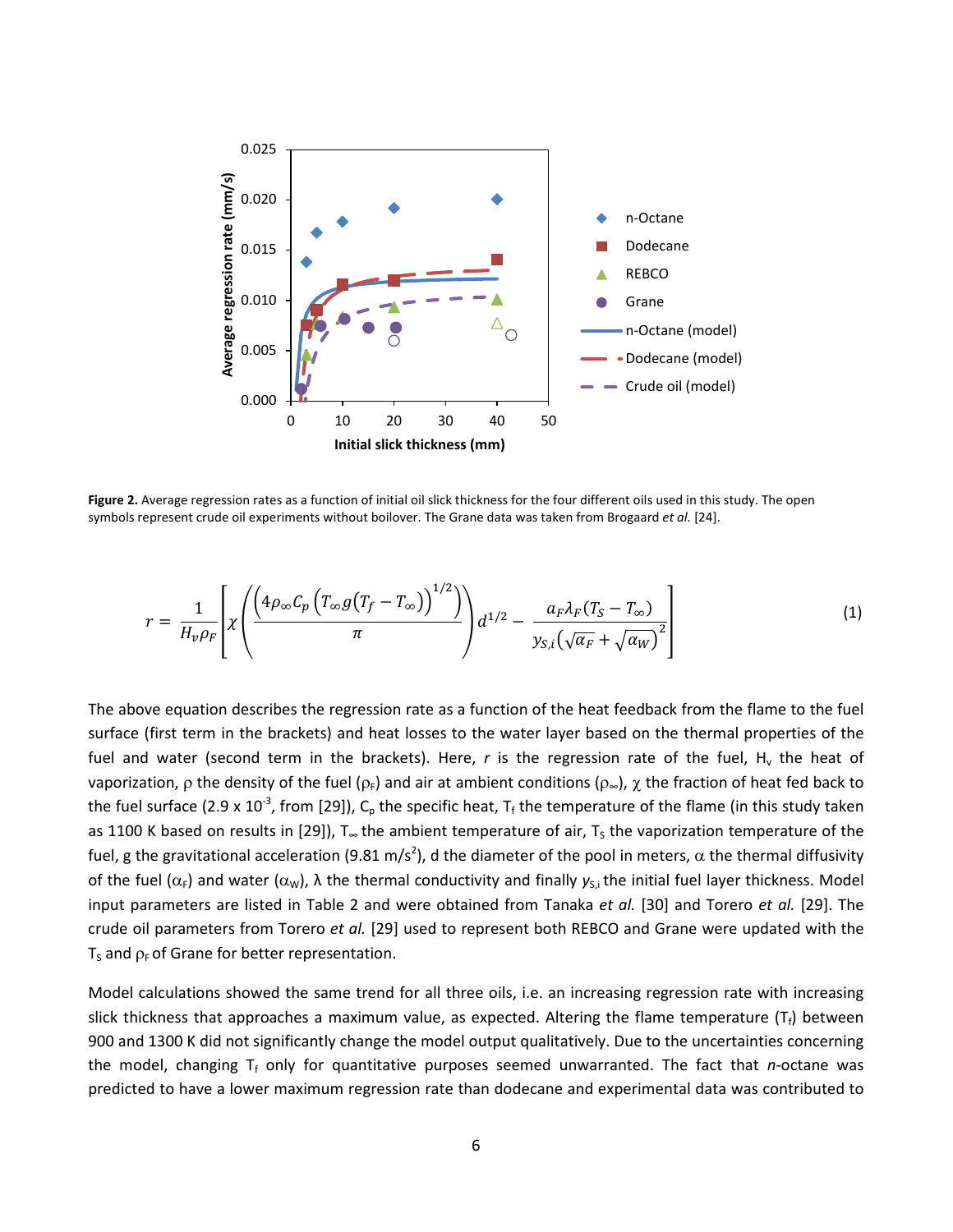inaccuracies in the model combined with similar model parameters for *n*-octane and dodecane. The main purpose of showing the modeled predictions is to provide a qualitative reference to which the experimental data can be compared. As the predicted trend for *n*-octane was similar to the other model predictions as expected, it was deemed sufficiently accurate.

<span id="page-7-0"></span>

| <b>Table 2.</b> Regression rate model parameters [29, 30] |                     |                        |                                 |                                   |                               |                                                        |  |  |
|-----------------------------------------------------------|---------------------|------------------------|---------------------------------|-----------------------------------|-------------------------------|--------------------------------------------------------|--|--|
| Fuel                                                      | $T_{\varsigma}$ (K) | H <sub>v</sub> (kJ/kg) | $\lambda$ (at 20 °C)<br>(W/m K) | $\rho_F$ (at 20 °C)<br>$(kg/m^3)$ | $C_p$ (at 20 °C)<br>(kJ/kg K) | $\alpha$ (x 10 <sup>-/</sup> ) (at 20 °C)<br>$(m^2/s)$ |  |  |
| n-Octane                                                  | 399                 | 300                    | 0.128                           | 703                               | 2.2                           | 0.82                                                   |  |  |
| Dodecane                                                  | 489                 | 256                    | 0.137                           | 750                               | 2.2                           | 0.83                                                   |  |  |
| Crude oil (Grane)                                         | 623                 | 250                    | 0.132                           | 941                               | 2.3                           | 0.68                                                   |  |  |
| Air                                                       |                     | -                      | 0.026                           | 1.16                              |                               | 225                                                    |  |  |
| Water                                                     | 373                 | 2257                   | 0.59                            | 998                               | 4.18                          | 1.414                                                  |  |  |

The general trend in the data shows that for all oils the regression rate increases with increasing slick thickness and then approaches a fairly constant value. The initial slick thickness at which the constant value is approached varies for each individual oil (10-20 mm for *n*-octane, 10-20 mm for dodecane, 20-40 mm for REBCO and 20-40 mm for Grane), but it is always larger or equal to 10 mm. This is in accordance with previous reported studies and the trend in model predictions [\[10,](#page-19-5) [25,](#page-20-4) [28,](#page-20-7) [29\]](#page-20-8). The low regression rates for slick thicknesses below 10 mm can be explained by heat losses to the underlying water layer [\[10,](#page-19-5) [28\]](#page-20-7). As the oil functions as an insulating layer between the burning surface and the water surface, a thicker initial slick decreases the heat losses to the water, which in turn causes the regression rate to increase. Increasing the initial slick thickness will therefore minimize the heat losses up to the point where the regression rate reaches a maximum constant value. The obtained maximum values lie within the same order of magnitude as the model predictions and regression rates for pool fires of similar *n*-alkanes reported in literature [\[31,](#page-20-10) [32\]](#page-20-11). The maximum regression rate that an oil can reach is determined by its characteristics (mainly the B-number, also known as the mass transfer number [\[33,](#page-20-12) [34\]](#page-20-13)) and the pool diameter [\[23,](#page-20-3) [25,](#page-20-4) [28,](#page-20-7) [29\]](#page-20-8).

While the experimental data mainly follow the expected trends, a few deviations can be seen. The regression rate for Grane seems to peak around 10 mm after which it reaches a constant value around an initial slick thickness of 20-40 mm. The elevated regression rates for initial thicknesses of 5-15 mm are most likely caused by a boilover just before the flame extinguishes [\(Figure 3\)](#page-8-0). (Our regression rate data includes boilovers, contrary to the regression rate data from [Garo](#page-20-4) *et al.* [25] and [Garo](#page-20-7) *et al.* [28].) During boilover, the regression rate increases significantly and can easily be twice as high as the pre-boilover regression rate [\[21,](#page-20-1) [22\]](#page-20-14). For Grane, boilover was only observed for an initial slick thickness between 5 and 20 mm and occurred only during half of the 20 mm experiments. Thus, boilovers likely explain the increased regression rates for initial slick thickness of 5-15 mm compared to 20-40 mm. It is expected that the pre-boilover regression rate as a function of initial slick thickness for Grane follows the same trend as found for the other oils and in previous studies [\[25,](#page-20-4) [28,](#page-20-7) [29\]](#page-20-8).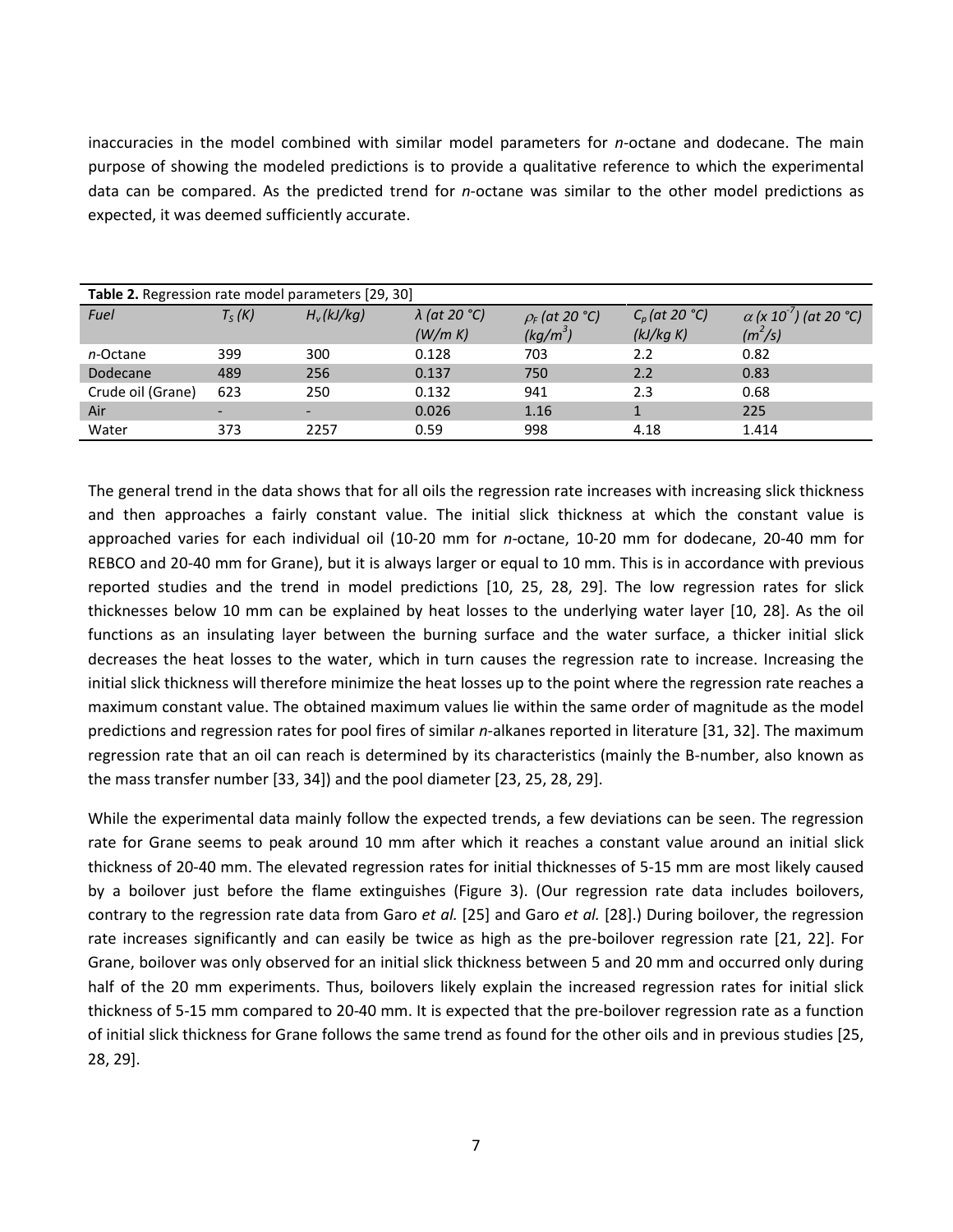

**Figure 3.** Regular burning of REBCO (left) followed by a boilover (middle) and the resulting spreading of the residue, after flame extinction (right). The frames are 77 cm wide and 91 cm high.

<span id="page-8-0"></span>The boilover phenomenon is commonly explained by the superheating of the water layer directly under the oil slick [\[10,](#page-19-5) [25,](#page-20-4) [35\]](#page-20-15). As the burning progresses and the oil slick thickness decreases, the water layer below the oil is heated due to heat transfer through the oil. As the oil layer isolates the water from the air, the water can be superheated, to the point where it reaches a temperature of 120-150 °C. At this point (heterogeneous) nucleation will occur which leads to the violent boiling of the water [\[36\]](#page-20-16), ejecting water vapor through the oil slick. These ejections also throw liquid oil droplets in the flames, leading to the explosive character of a boilover. [Table 3](#page-8-1) provides an overview of the boilover occurrences that were observed during the experiments.

<span id="page-8-1"></span>

| Table 3. Boilover characteristics for the tested oils. The Grane data was adapted from Brogaard et al. [24]. |                         |                         |                         |  |  |  |
|--------------------------------------------------------------------------------------------------------------|-------------------------|-------------------------|-------------------------|--|--|--|
| Oil                                                                                                          | Min. ignition thickness | Min. boilover thickness | Max. boilover thickness |  |  |  |
| n-Octane                                                                                                     | $< 1$ mm                | No boilover occurs      | No boilover occurs      |  |  |  |
| Dodecane                                                                                                     | $2-3$ mm                | $2-3$ mm                | $40+mm$                 |  |  |  |
| <b>REBCO</b>                                                                                                 | $0.8-1$ mm              | $2 \text{ mm}$          | 40 mm                   |  |  |  |
| Grane                                                                                                        | $1.75 - 2$ mm           | $5 \, \text{mm}$        | $20 \text{ mm}$         |  |  |  |

In order to reach a superheated water layer of 120-150 °C, it is essential that the fuel has a boiling point considerably higher than that of the underlying water, i.e. considerably higher than 100 °C. Due to the relatively low boiling points of *n*-octane and dodecane [\(Table 1\)](#page-5-0), boilover is assumed to be of little or no significance for these pure oils. These assumptions were confirmed in the experiments, where there was no boilover for *n*-octane and only in very limited form for some of the experiments with dodecane. The results for dodecane indicate that its boiling point of approximately 225 °C lies at the borderline between occurrence and no occurrence of boilover. This borderline was also observed in the oil-water interface temperatures, which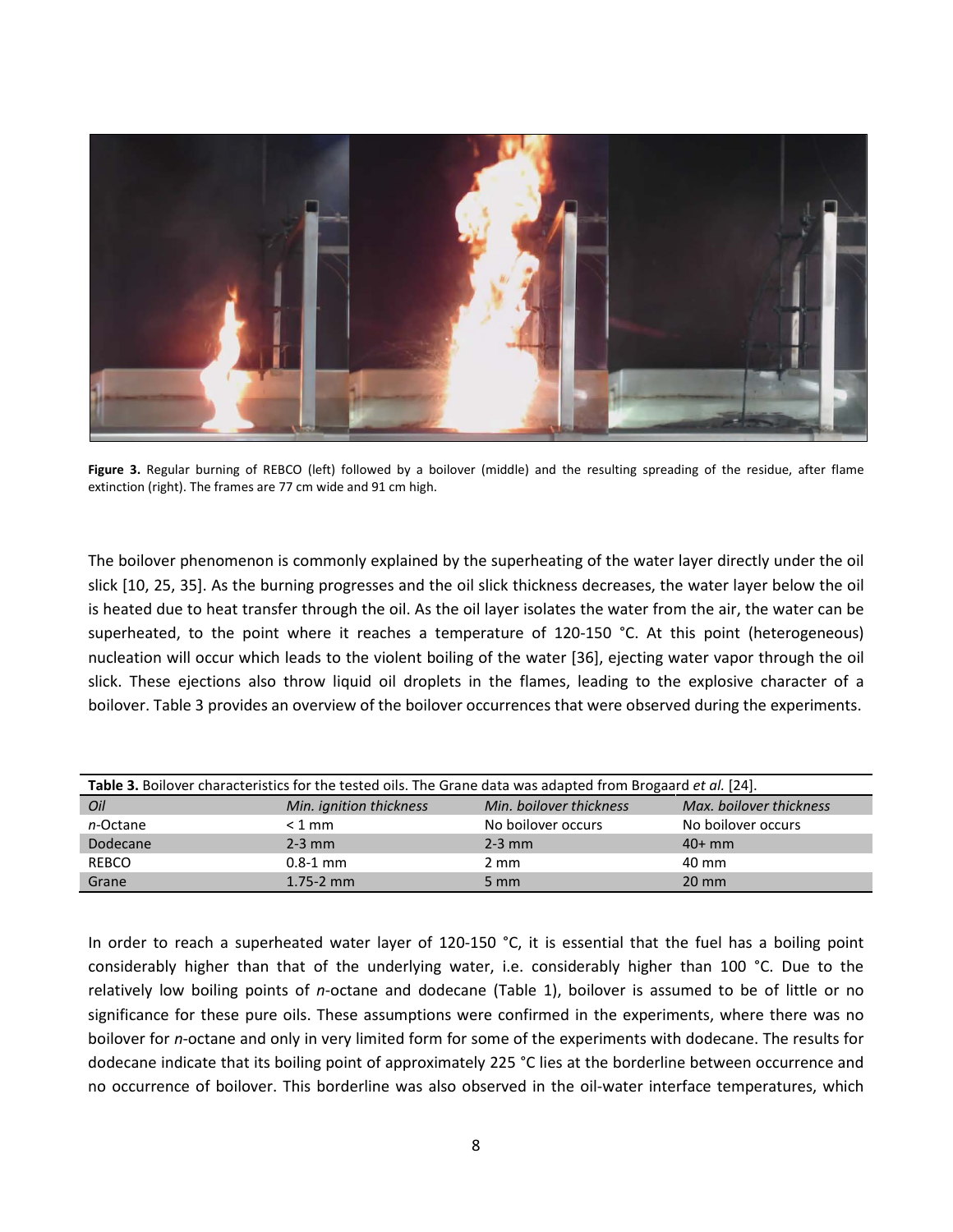reached between 100-120 °C for the dodecane experiments. For comparison, experiments with REBCO and Grane that ended in a boilover reached oil-water interface temperatures of 120-150 °C, while for experiments with *n*-octane featuring no boilover the interface temperature did not exceed 100 °C [\(Figure 4\)](#page-9-0). These results correspond well with previous studies on the boilover phenomenon [\[25,](#page-20-4) [37\]](#page-20-17).



<span id="page-9-0"></span>**Figure 4.** The oil-water interface temperature over the burning progression for n-octane, dodecane and REBCO at an initial slick thickness of 5 mm.

The two data points in [Figure 2](#page-6-0) for 20 mm Grane and 40 mm REBCO represent the experiments with and without boilover. A possible explanation for the failure to boilover is that the oil slick is too thick or becomes too dense during the burning to conduct the amount of heat from the burning surface required for superheating the underlying water layer. It was observed that the obtained residue after the burning is much more viscous (and dense) than the initial crude oil, which could further amplify the insulating effect of the oil slick. Thus, as the viscosity of the slick increases during the burning and the insulating effect increases with thicker initial slicks, a certain initial slick thickness might result in a sufficiently insulating slick to prevent the water from superheating. It seems that this 'boundary thickness' is around 20 mm for Grane and 40 mm for REBCO, considering that only half of these experiments went into boilover and no boilover occurred for 40 mm Grane. The difference in boundary thickness is most likely caused by the properties of the oil [\(Table 1\)](#page-5-0), e.g. Grane is much more viscous than REBCO.

For the 10 mm experiments with REBCO and Grane, the boilover was extremely violent and had a significant effect on the BE and regression rate, resulting in more scattered data upon repetition, but the raw data is still matching the presented trend in [Figure 2.](#page-6-0) A possible explanation for the extremity of the boilover is that an initial slick thickness of 10 mm is sufficiently thick to superheat the water but is not yet functioning as an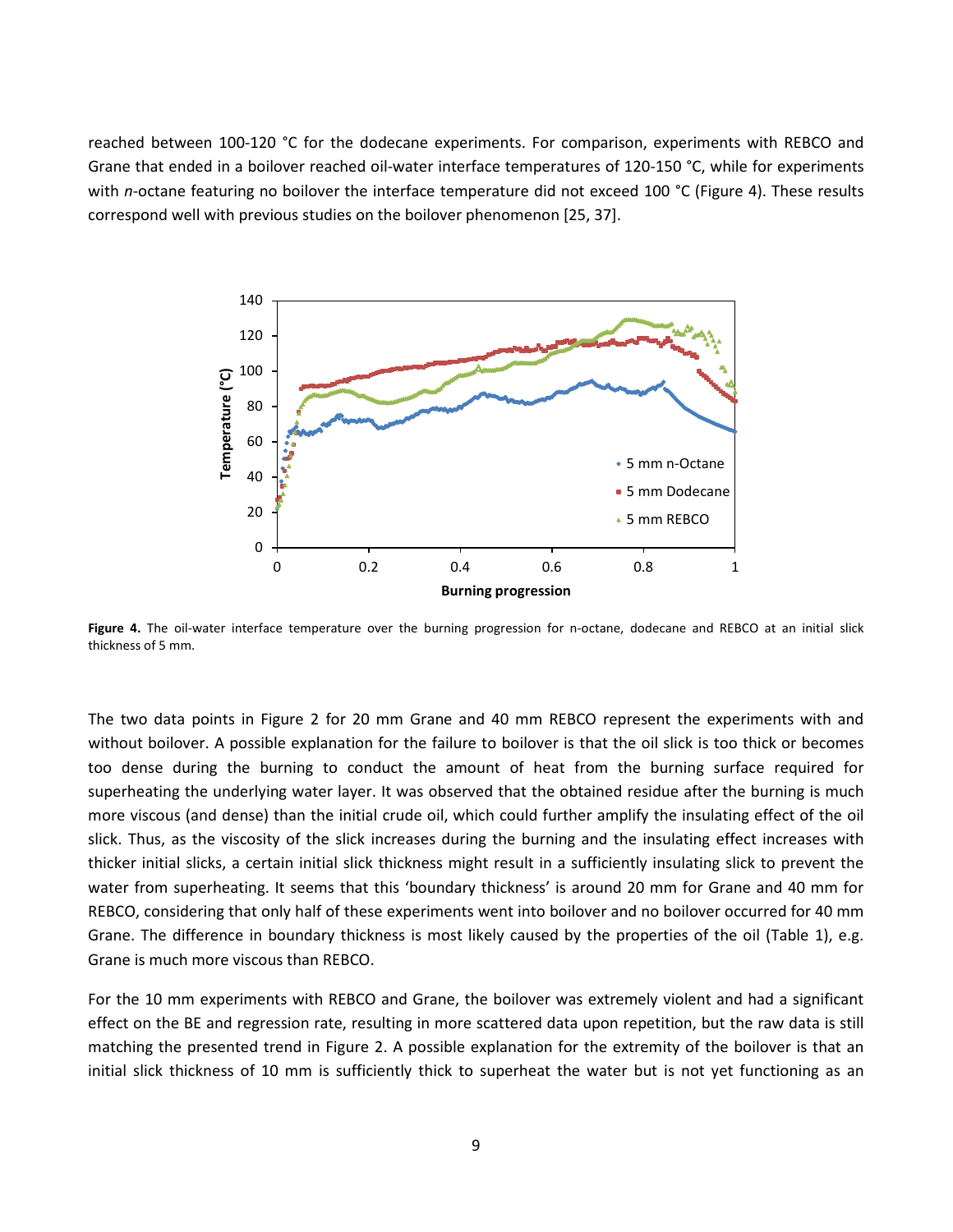insulating layer. For initial slicks of 2-5 mm the water layer might already penetrate the oil layer just after it reaches a temperature of 120 °C, instead of heating up to 150 °C, leading to less violent boilovers. For slicks thicker than 10 mm, the insulating effect of the oil (as described above) might hinder the superheating and penetration of the water.

#### **3.2 Mass loss rate**

The mass loss rate was determined as a function of time for a series of slick thicknesses (2-40 mm) for *n*octane, dodecane and REBCO, using the mass loss setup as shown in [Figure 1.](#page-4-0) The mass loss data clearly showed that water is also being evaporated during the burning as more weight was lost than the burning residue would suggest [\(Figure 5\)](#page-10-0). Loss of water occurred during all mass loss experiments and increased with increasing slick thickness [\(Figure 6\)](#page-11-0). Temperatures of the flame and the slick of individual oil types were comparable regardless of the initial slick thickness and therefore the increase in water mass loss is associated with a longer burning time. Because the water requires time to heat up in order to significantly contribute to the mass loss rate, it has a larger effect on experiments with a longer burning time.



<span id="page-10-0"></span>**Figure 5.** Normalized mass loss curves from ignition to extinction of the flame. The relative mass is based on the initial amount of oil for each experiment.

The boilover phenomenon was also clearly identifiable in the mass loss data. When the boilover was observed, the mass loss rate increased accordingly (as indicated in [Figure 5\)](#page-10-0) and a significant amount of (oil) mass was lost in this period. Such a sudden mass loss increases the average regression rate and this confirms that boilover occurrence increases the total regression rate.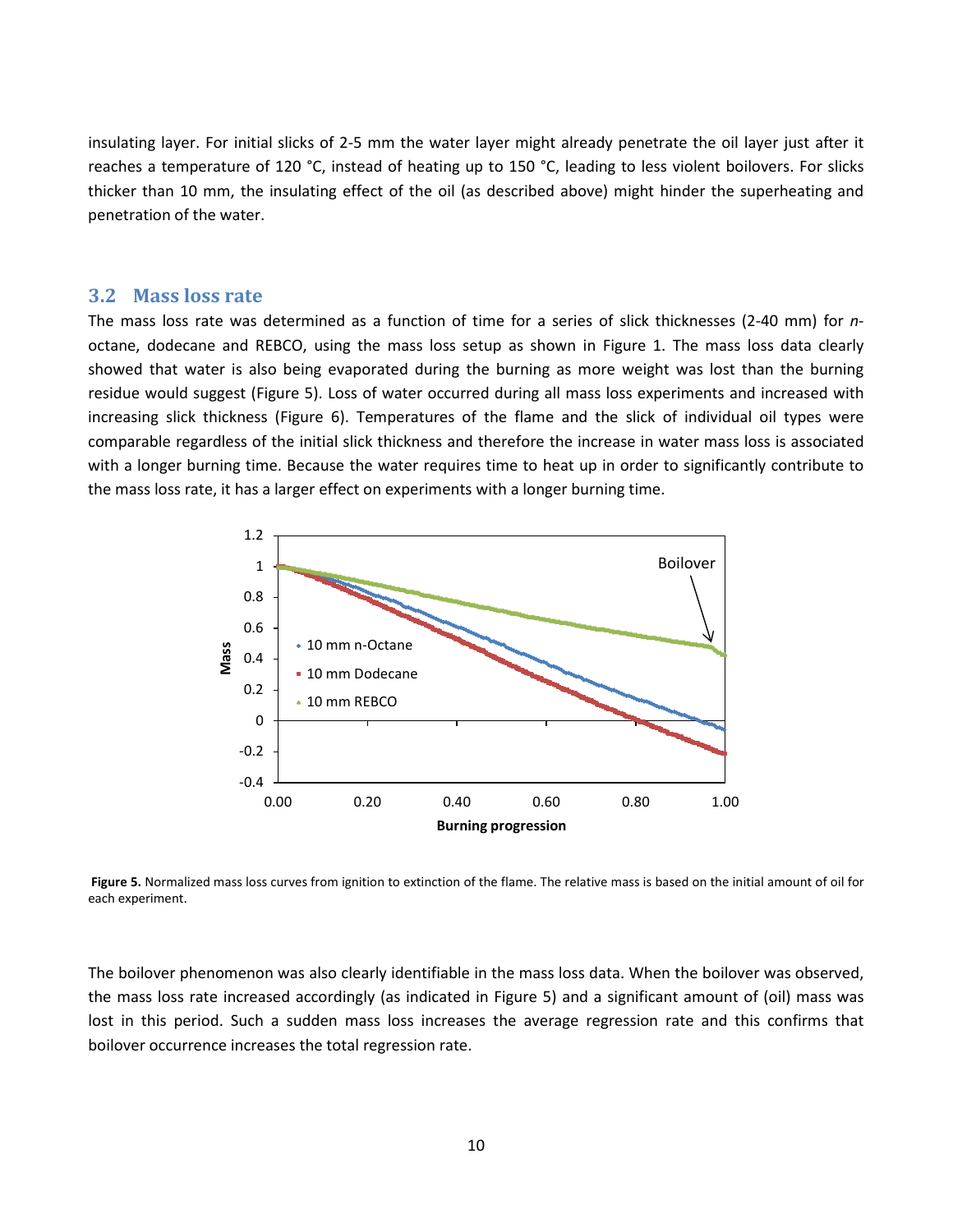[Figure 6](#page-11-0) shows an overview of the average mass loss rate in relation to the slick thickness including and excluding the water mass loss. The average mass loss rate was calculated from the mass loss between 10% and 90% of the burning time, to avoid the inclusion of the ignition phase, the extinction phase where the burning can become intermittent and the boilover occurrence. The data clearly show that the mass loss rate increases with increasing slick thickness, but the water mass losses distort the trend between the data points from the trend that was observed for the regression rate. The average mass loss data suggests that there is either no maximum mass loss rate, or that the maximum rate is not yet reached. However, considering that the mass loss rate and the regression rate represent similar aspects of the burning process (assuming a constant oil density), the same trend was expected. When excluding the water mass loss (explained in the next paragraph), the data show a good correlation with the regression rate data. Thus, mass loss rates should be corrected for any water mass losses to properly represent the burning of the oil.



<span id="page-11-0"></span>Figure 6. Average mass loss rates of oil and oil including water mass losses as a function of initial oil slick thickness.

In order to see how the burning progresses over time, the average mass loss rate was calculated for 10 segments during the burning, each covering 10% of the total burning time. To correct for the water mass losses, it was assumed that the water mass loss rate (WMLR) only depends on the burning time and the oil type. Thus, data points of one oil type could be combined to provide five water mass loss data points as a function of time by subtracting the total mass loss with the oil mass lost for each respective data point. In between data points the water mass loss was assumed to be linear and calculated using equation [\(2\),](#page-12-0) resulting in a WMLR dataset as a function of time. While a linear rate is not necessarily a correct assumption, no data is available on the mass loss ratio between oil burning and water evaporation during the burning and this method at least accounts for a dynamic WMLR for increasing slick thickness. The corrected oil mass loss rate of each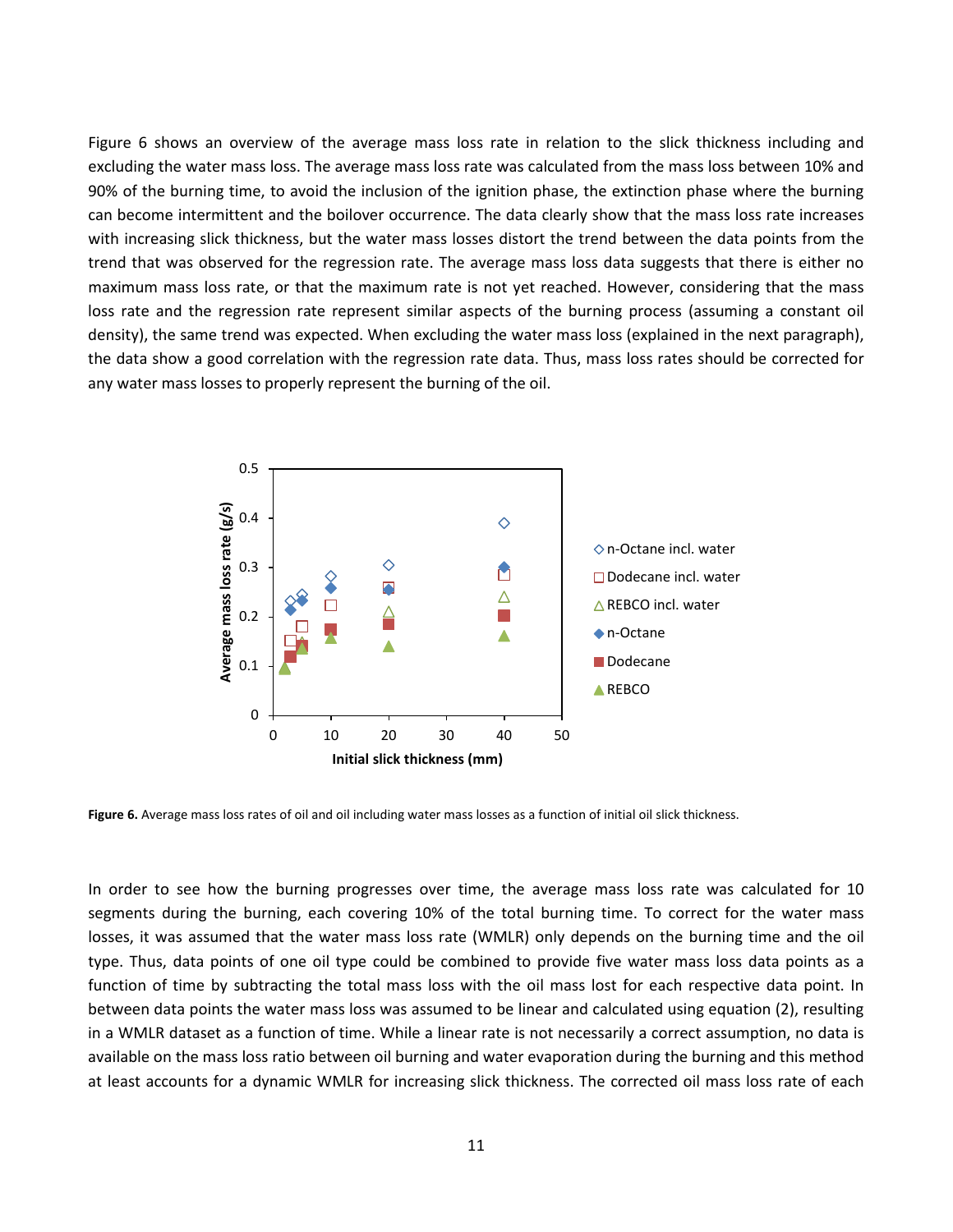segment was then calculated based on its time by subtracting the corresponding WMLR<sub>m</sub>. For example, for 10 mm dodecane the first four segments were corrected with WMLR<sub>3</sub>, the fifth and sixth segment with WMLR<sub>5</sub> and the final four segments were corrected with WMLR<sub>10</sub>. The outcome of this method is shown in [Figure 7](#page-12-1) for the 10 mm experiments.



<span id="page-12-0"></span>(2)

<span id="page-12-1"></span>**Figure 7.** Average mass loss rates (excl. water mass losses) as a function of the burning progression including the four suggested burning phases.

The observed trends in [Figure 7](#page-12-1) were followed for most of the experiments. After the first segment the mass loss rate increased and remained fairly constant for the first half of the burning. Then, after the fourth to sixth segment the mass loss rate decreased for the second part of the burning until the final segment. At the final segment the mass loss rate would either increase due to a boilover (e.g. REBCO in [Figure 7\)](#page-12-1) or continue the trend of the second part of the burning until extinction of the flame (e.g. dodecane in [Figure 7\)](#page-12-1). In terms of the actual burning process, these results suggest that the burning can be described in four phases, 1) the startup phase, 2) the steady burning phase, 3) the descending phase and 4) the ending phase which may feature a boilover [\(Figure 7\)](#page-12-1). Mass loss data for the 40 mm experiments showed that differences between the second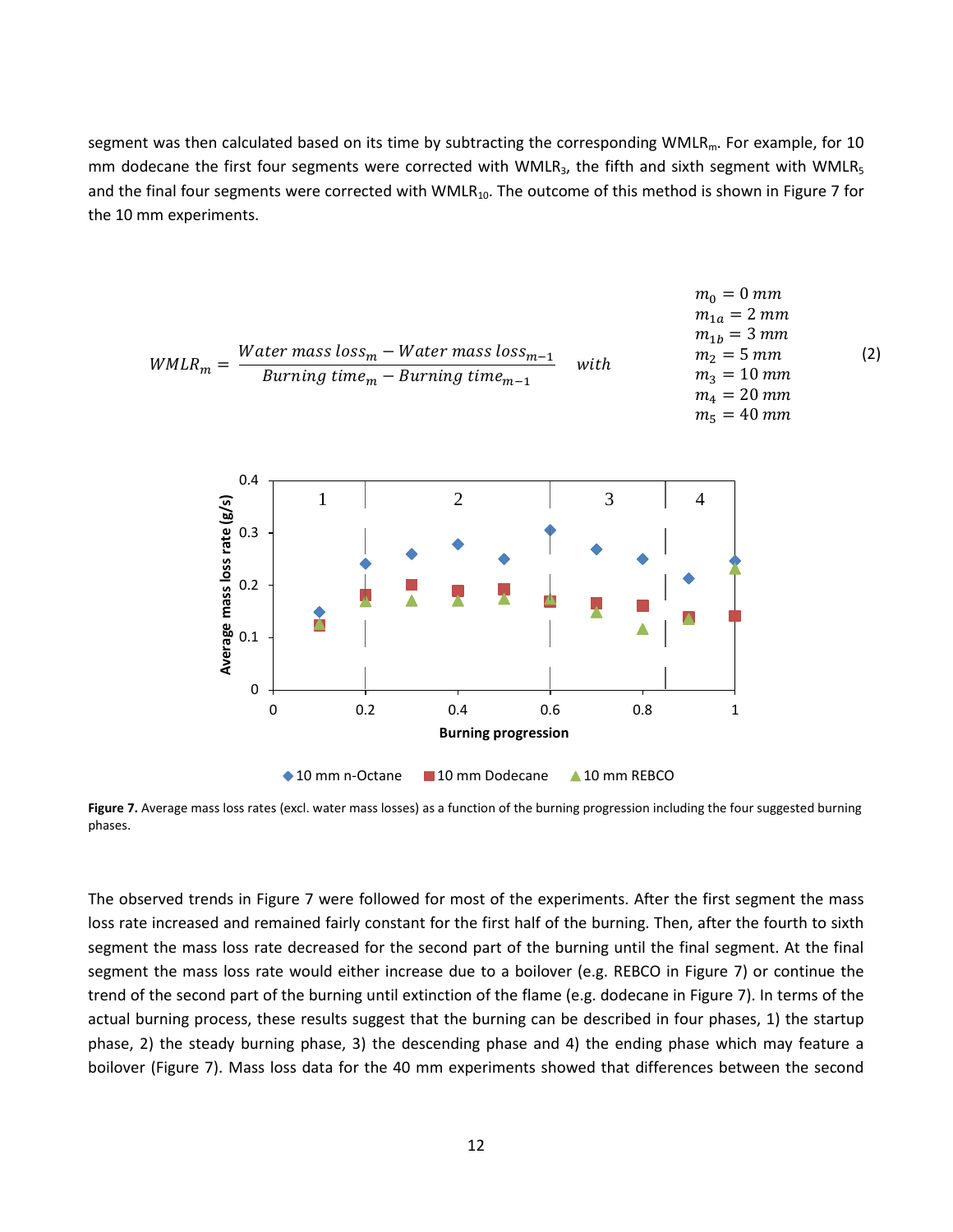and third phase are more present for the crude oil than the pure oils [\(Figure 8\)](#page-13-0). The mass loss curve of REBCO clearly changes slope, while the pure oils do not show such a significant slope change. A possible explanation is that the composition of the evaporated flammable gas mixture changes during the burning of crude oils, due to (ratio) changes in its hydrocarbon mixture, which is more visible for larger oil volumes.



<span id="page-13-0"></span>**Figure 8.** Normalized mass loss curves from ignition to extinction of the flame. The relative mass is based on the initial amount of oil for each experiment.

### **3.3 Burning efficiency (BE)**

The BE as a function of initial slick thickness is shown in [Figure 9.](#page-14-0) As expected, the observed trend compares with that for the average regression rate and average mass loss rate. For both pure oils the BE reaches up to 99%, leaving only a very thin colored oil sheen behind. The slightly lower BEs (93-98%) for thinner pure oil slicks (3-10 mm) are contributed to heat losses to the underlying water layer. For the crude oils, the BE increased with increasing initial slick thickness from 23% to 75% for REBCO and from 6% to 63% for Grane. The very low BEs for thin crude oil slicks (2-5 mm) are most likely caused by the fast boilover occurrence after ignition, which stops the burning. This early boilover occurrence can be explained by a combination of fast superheating of the water due to heat losses and a thin slick that allows for the early penetration of water vapor after it is superheated. Thus, while boilover occurrence increases the regression rate and mass loss rate and may increase the BE (e.g. 40 mm REBCO), it likely has a negative impact on the BE for thin oil slicks.

The difference between BEs for thin and thick slicks is in particular observed for the 10 and 20 mm REBCO results (respectively a BE of 50% and 71%). Usually, the burning time doubled when doubling the slick thickness. However, the typical 10 mm REBCO experiment took between 550-600 seconds, whereas the 20 mm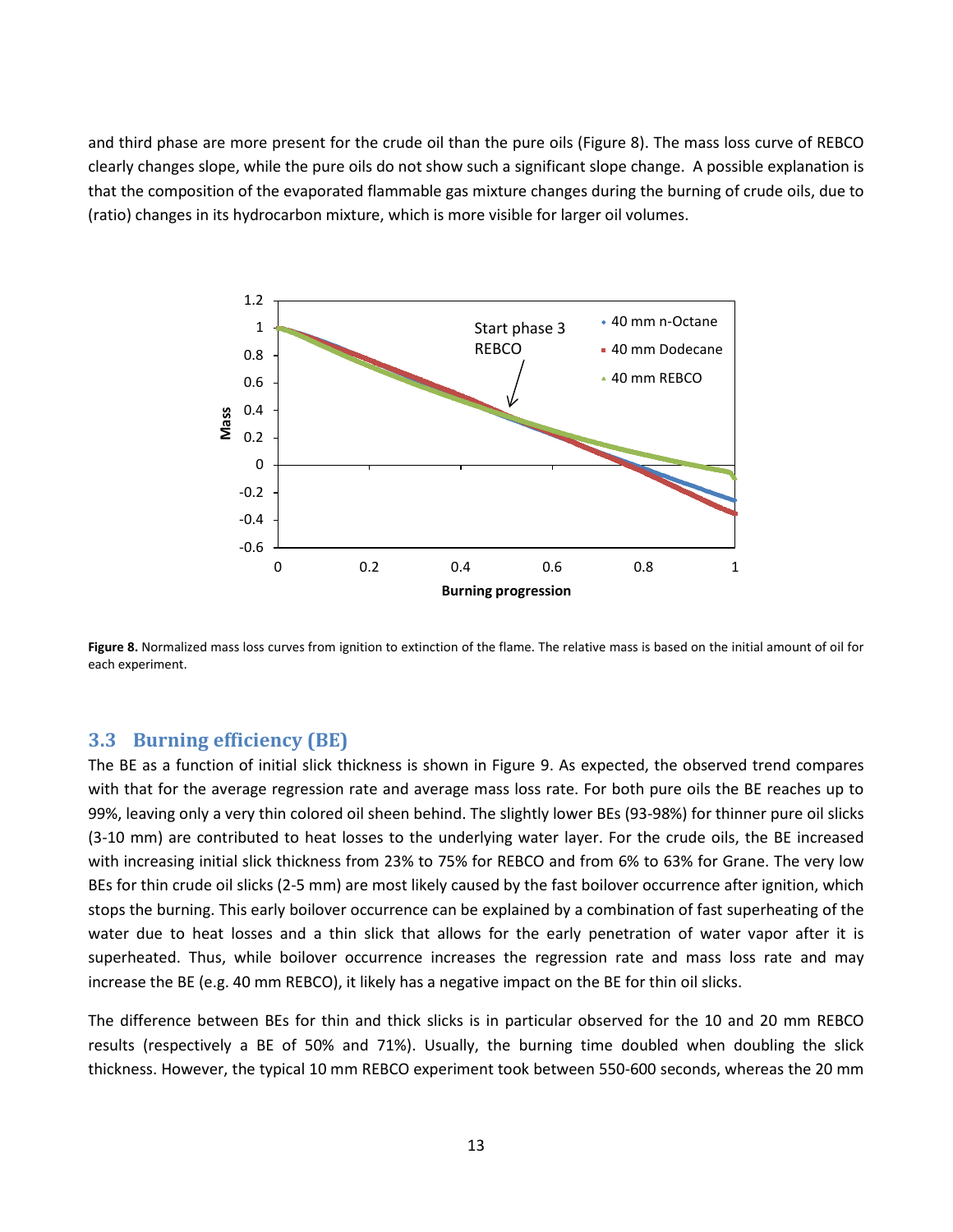REBCO experiments took over 1500 seconds. As mentioned in section [3.1,](#page-5-1) this difference is most likely caused by the insulating properties of the oil slick that prevent the superheated water from penetrating the oil slick. Apparently, the boilover was significantly postponed at an initial slick thickness of 20 mm, which allowed for the burning to continue longer and thus more oil was burned before flame extinction as a result of the boilover. Considering the small difference in BE between 20 and 40 mm for the crude oils, an initial slick thickness of 20 mm seems optimal in terms of the BE.



<span id="page-14-0"></span>Figure 9. Burning efficiency as a function of initial slick thickness. The open symbols represent crude oil experiments without boilover. The Grane data was adapted fro[m Brogaard](#page-20-2) *et al.* [24].

[Figure 9](#page-14-0) clearly shows that the crude oils do not reach a BE of near 99%. In fact, a minimum residue formation of about 30 wt% was observed for the 20 and 40 mm REBCO experiments. Considering that the obtained residues never sank and thus have a density <1.00 g/ml, the residues were estimated to have a thickness of 3.5 mm and 6.5 mm, respectively. Previous studies have described a "rule of thumb" regarding residue formation that states that for an initial slick thickness of  $\leq 40$  mm, a residue thickness of about 1 mm is formed [\[1,](#page-19-0) [10\]](#page-19-5). Based on this theory, a linear increase would be expected for the BE as a function of the initial slick thickness. However, the data clearly show a different trend. While the initial slick thickness has a positive influence on the BE, this is only up to a certain threshold value. Above this BE threshold value, increasing the slick thickness has no effect on the BE. In other words, based on these small scale experiments, increasing the initial slick thickness does not guarantee an increase in BE.

One of the main differences between the experiments used to establish this rule of thumb and the experiments in this study was the size of the burning area. The experiments in this study had a diameter of 0.16 m, whereas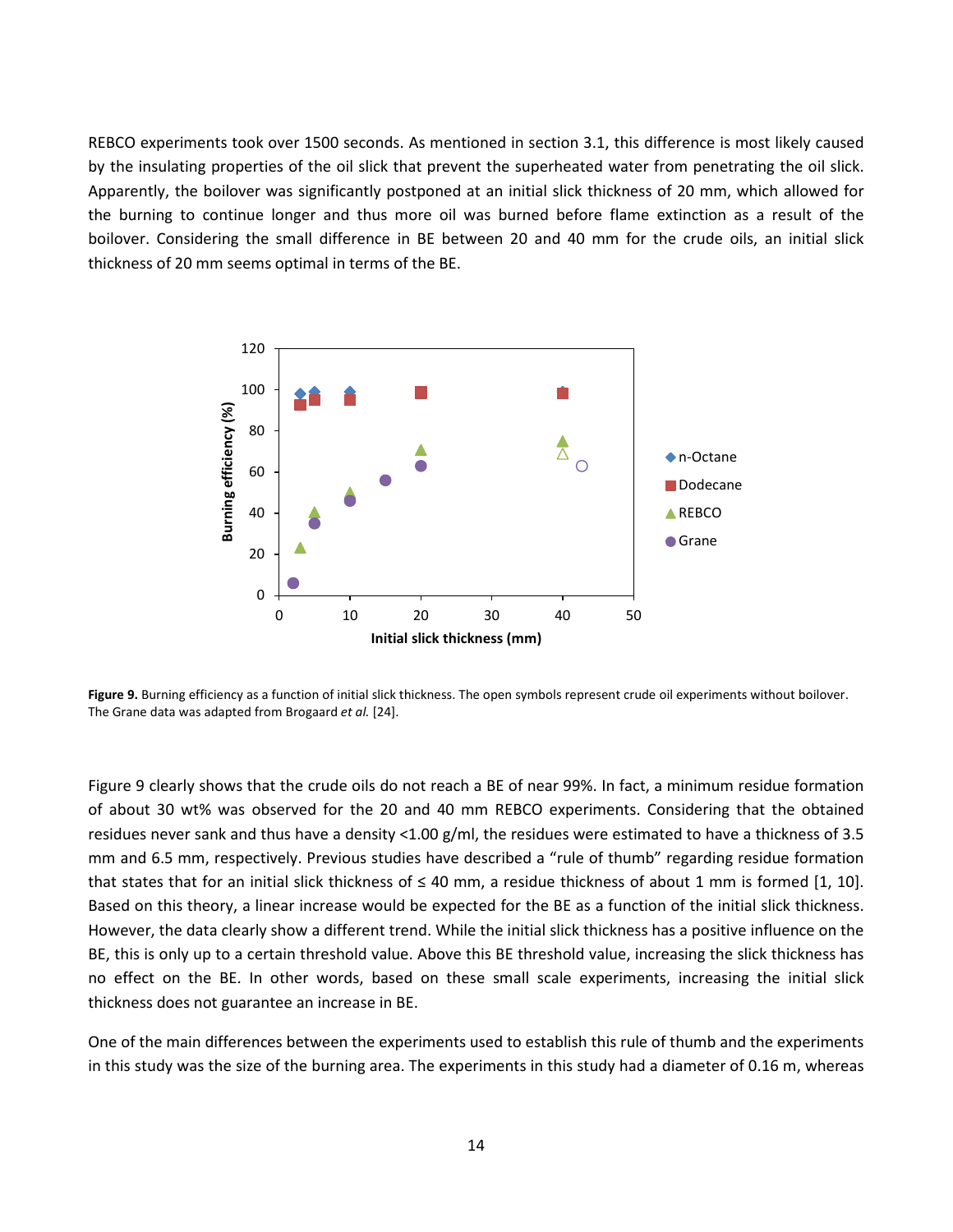some of the studies on which the rule of thumb was based had a diameter of 1.2-17.2 m and showed BEs up to 99% [\[21,](#page-20-1) [22\]](#page-20-14). This size dependency for the BE has also been observed when comparing other large [\[13-17\]](#page-19-8) and small scale [\[16,](#page-19-11) [19,](#page-20-18) [20\]](#page-20-19) studies. Large scale experiments are known to have higher regression rates than smaller scales [\[38,](#page-21-0) [39\]](#page-21-1), peaking at a diameter of 1-2 m, and it is speculated that the highest BEs can only be obtained for pools above this size. Therefore, the initial slick thickness only has a limited influence on the BE. An infinitely thick slick cannot compensate for the lack of other parameters, such as a large pool diameter.

As mentioned, the trend observed in [Figure 9](#page-14-0) is likely caused by heat losses to the underlying water layer. For thin slicks, too much of the heat fed back to the fuel surface from the flame is lost to the water to sustain the fire, due to a lack of insulation. Considering that such heat losses play a role independent of the diameter, the same relation between the BE and initial slick thickness is expected for large scale fires. Since larger fires will result in more heat feedback and thus require less insulation to sustain the fire, it is reasonable to expect that the optimal initial slick thickness for large scale fires can be lower than the 20 mm found in this study. Above this optimal initial slick thickness, which can be as low as the ignitability limit (1-2 mm, [Table 3\)](#page-8-1), the BE will be independent of the initial slick thickness. Thus, it is believed that the qualitative findings in this study are applicable to all pool diameters and that for each diameter an optimal initial slick thickness can be found. Because the optimal initial slick thickness is expected to decrease with increasing pool diameter, the effect of the slick thickness on the burning efficiency will therefore also decrease.

A possible explanation for the limited BE observed in this study is that the residue is mainly consisting of the heavy hydrocarbon fractions and that small scale experiments do not generate sufficient heat to burn these. In general, the higher the molecular weight of hydrocarbons, the higher the boiling point becomes. In case the surface temperature of the oil is not hot enough during the burning to gasify the more heavy components in the oil, the fire might be no longer self-sustaining and extinguishes as a consequence. This theory is supported by attempts to reignite the residues which were always unsuccessful. A higher concentration of heavy oil fractions in the residues such as asphalthenes would also explains the observed increase in the viscosity [\[40\]](#page-21-2). In addition, one of the main differences between REBCO and Grane is the viscosity [\(Table 1\)](#page-5-0), which is tightly linked to the asphalthenic percentage in the oil [\[40\]](#page-21-2) and could explain the difference in BE. As the mechanisms that determine residue formation and thus the BE are not fully understood, more research is required on the combustion mechanisms of crude oils to confirm the proposed theory. Earlier studies have both reported similar [\[41,](#page-21-3) [42\]](#page-21-4) and different mechanisms [\[3,](#page-19-9) [10\]](#page-19-5) for crude oil burning, but no general consensus has yet been reached.

#### **3.4 Flame height**

Flame height profiles as a function of the burning progression for 20 mm *n*-octane, dodecane and REBCO experiments are shown in [Figure 10.](#page-16-0) The results clearly show that *n*-octane had the highest flame height, followed by dodecane and REBCO, which had the lowest flame heights, independent of the initial slick thicknesses. This trend was also observed in the average flame height, defined as the height up to which 50%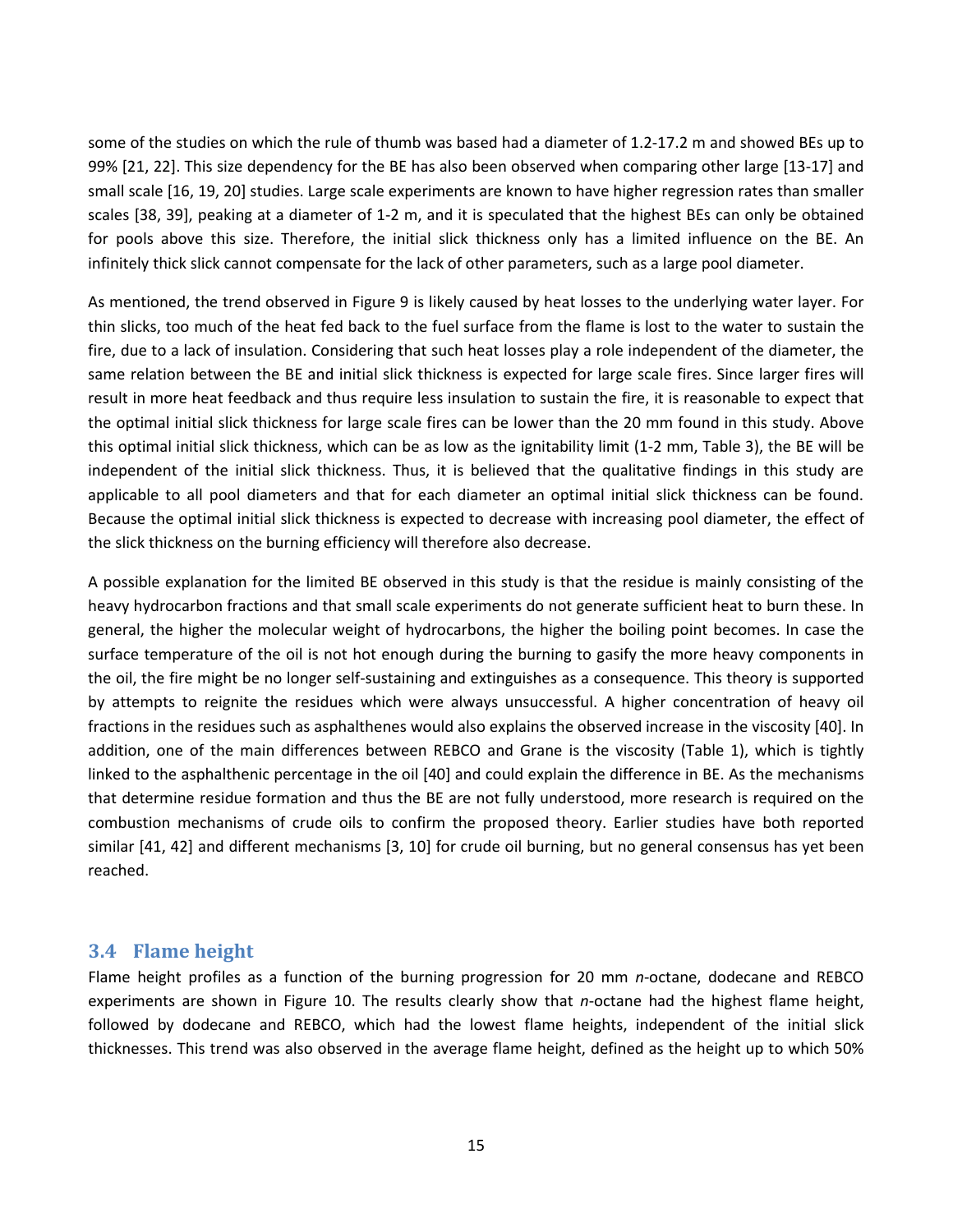of the time flames were present, which was between 385-474 mm for *n*-octane, 325-433 mm for dodecane and 240-312 mm for REBCO.

The difference in flame height between the oils is most likely caused by the difference in mass loss rates [\(Figure](#page-11-0)  [6](#page-11-0) and [Figure 7\)](#page-12-1). Higher mass loss rates produce more flammable gases to feed the flames and thus increase the flame height. The rapid decline in flame height for REBCO indicates that the amount of flammable gases produced by the crude oil slick reduces as the burning progresses, more so than for the pure oils, which corresponds with the trends observed for the mass loss in [Figure 8.](#page-13-0) Since the crude oil flame height profile clearly deviates from the pure oil profiles, it is unlikely that this decline is caused by the same mechanism that causes the flame height decline observed in the third and fourth phase of the burning for the pure oils [\(Figure](#page-10-0)  [5\)](#page-10-0). This observation again suggests that the oil composition changes during the burning, resulting in changes in the mass loss rate. It seems from [Figure 10](#page-16-0) that more volatile components (that result in a high flame height like *n*-octane) are burned at the start of the crude oil burning, followed by the less volatile components as the burning progresses. These results correspond well with the results on the residue formation discussed above that suggested that the more heavy, and thus less volatile, components mainly make up the residue composition.



<span id="page-16-0"></span>Figure 10. Averaged flame height profiles as a function of the burning progression. Each data point represents the average of ten flame height data points.

For the pure oils, the flame height profiles for all slick thicknesses were very similar to the profile shown in [Figure 10.](#page-16-0) This was in particular the case for initial slick thicknesses of 10-40 mm, suggesting that the flame height is independent of the slick thickness at an initial thickness of 10 mm or higher. Flame height profiles for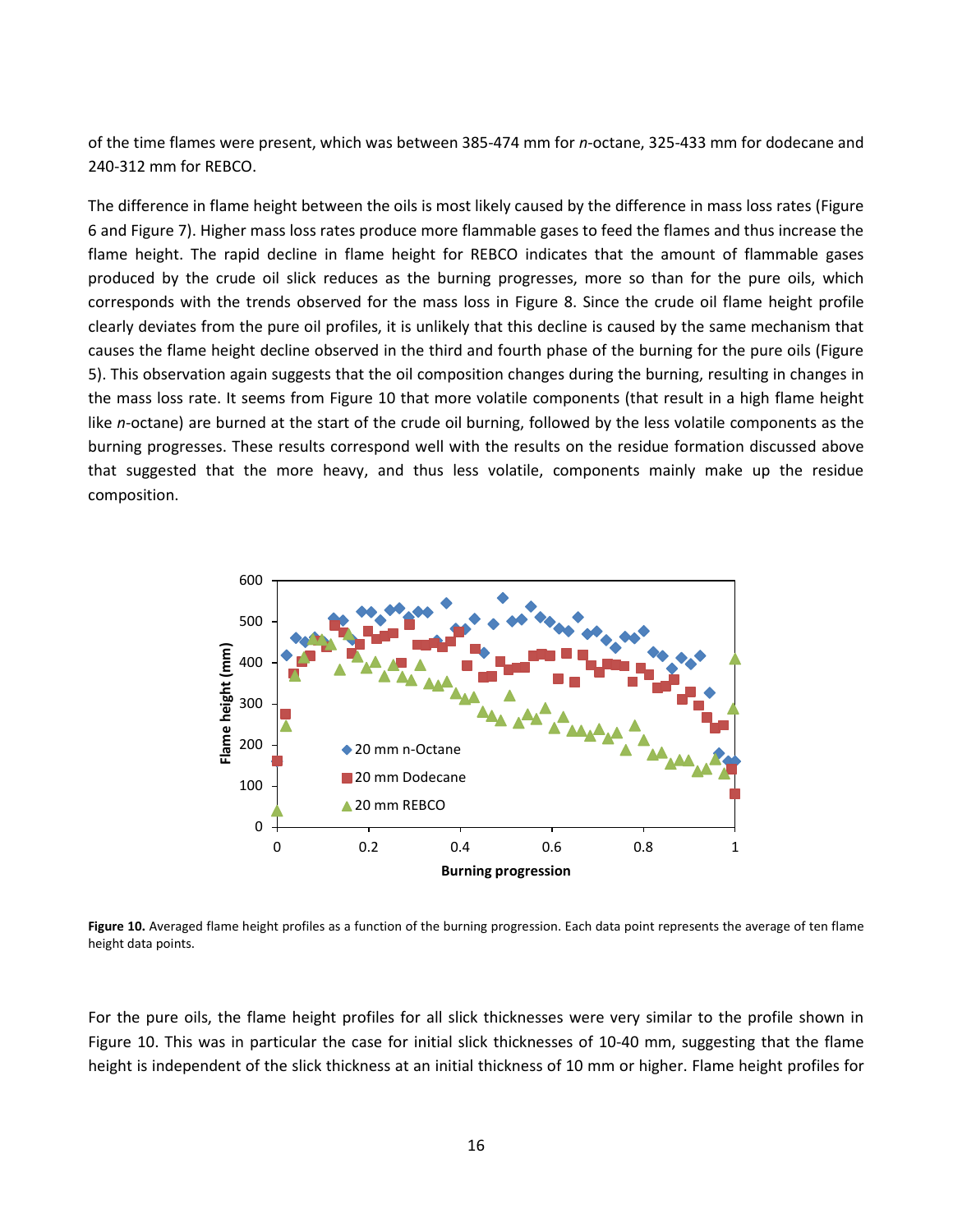3-5 mm experiments showed minor deviations and had an approximately 15% lower average flame height of 385-408 mm and 325-341 mm for *n*-octane and dodecane, respectively. The flame height reduction for thin slicks is most likely caused by heat losses to the water layer. These results correspond well with the results on the regression rate, mass loss rate and burning efficiency that also indicated that a maximum was reached at an initial slick thickness of 10 mm.

The flame height profiles of the REBCO experiments showed a higher maximum flame height and faster flame height decline with increasing initial slick thickness [\(Figure 11\)](#page-17-0). The average flame height for REBCO peaked between 5 and 10 mm, possibly due to the differences in the boilover duration. A boilover significantly increased the flame height up to 1000-1200 mm. This made boilover occurrence clearly visible in the average flame height, as shown in [Figure 11](#page-17-0) at the end of the burning process. The trends in [Figure 11](#page-17-0) further indicate that the burning progress of REBCO differs from the burning of pure oils, which showed similar flame height profiles independent of the slick thickness. This dependency is most likely caused by a combination of heat losses to the water layer and changes in the composition of the hydrocarbon mixture of the crude oil changes during the burning that lead to a reduced production of flammable gases and thus reduced flame height. The changing oil composition as a function of the burning progression was also suggested to explain the results of the mass loss rate and BE, which adds to the validity of this postulate.



<span id="page-17-0"></span>**Figure 11.** Flame height profiles as a function of the burning progression for various initial slick thicknesses of REBCO. Each data point represents the average of ten flame height data points.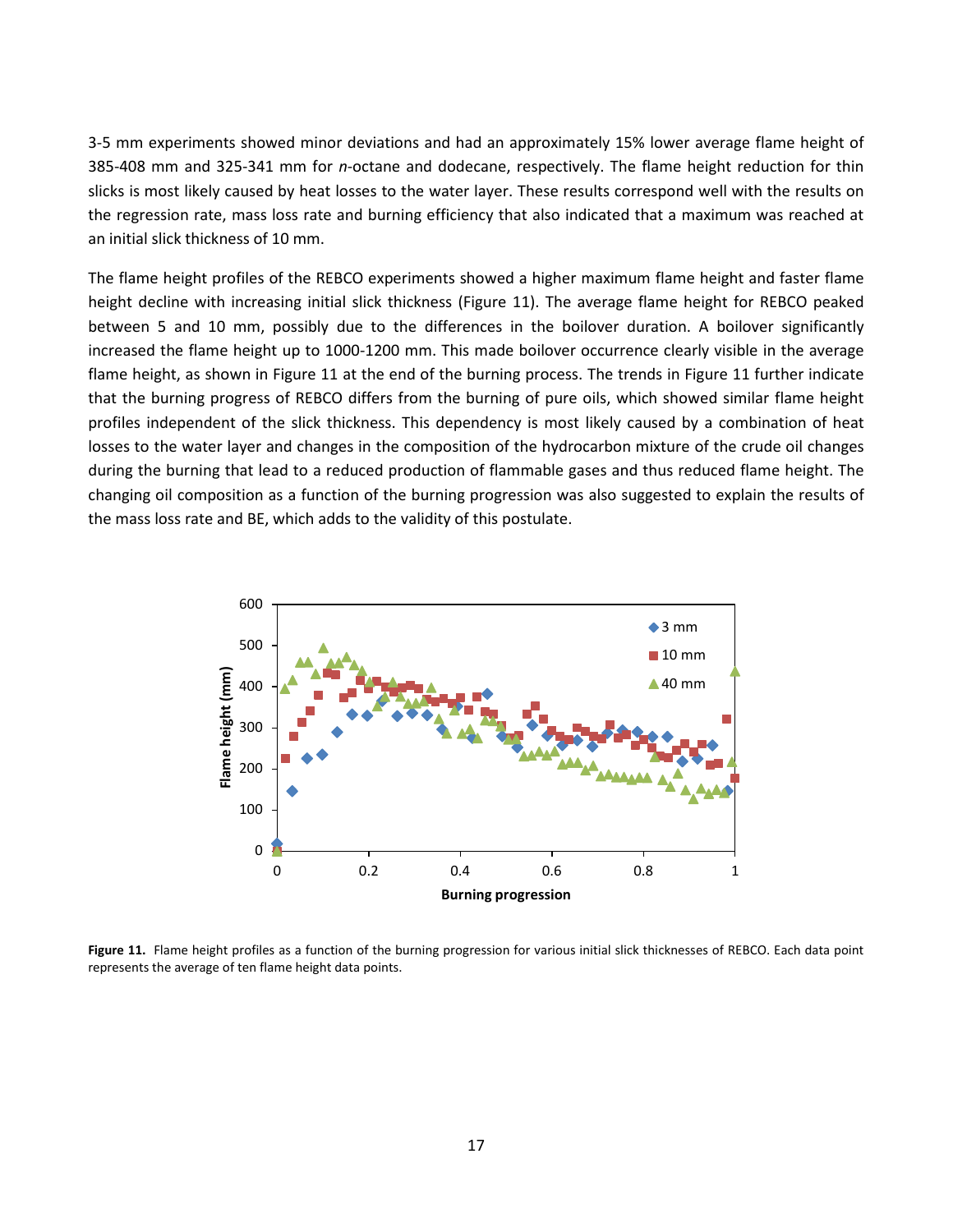## **4 Conclusions**

The presented results showed a clear relationship between the initial slick thickness and the regression rate, mass loss rate and burning efficiency. Initially, increasing the initial slick thickness resulted in an increase of these burning parameters, up to a certain maximum threshold value after which they remained constant. At this point an optimal initial slick thickness is reached and increasing the slick thickness will not further improve the burning effectiveness. For the studied scale (160 mm diameter pool), the optimal initial slick thickness was 20 mm with a maximum burning efficiency of 65-75% for the used crude oils. The highest achievable burning efficiencies of up to 99% could not be obtained by further increasing the initial slick thickness, suggesting it only has a limited influence on the burning efficiency. The principle of a maximum threshold value is likely independent of the diameter and it is anticipated that for larger scales the optimal initial slick thickness can decrease to a minimum of 1-2 mm. This would further reduce the effect of the initial slick thickness on the burning efficiency, and other factors such as the pool diameter might have an overall stronger effect, considering the much higher burning efficiencies obtained for large scale tests. Therefore, from an operational point of view, it may be sufficient to focus on the initial slick thickness only in terms of ignitability rather than as a means to increase the burning efficiency.

The results of this study also presented additional support for an alternative burning process of crude oils compared to that of pure oils. Results on boilover occurrence, the mass loss rate, the burning efficiency and the flame height all suggest that the composition of the hydrocarbon mixture of the crude oils has to change during the burning in order to explain the observed deviations from the pure oil results. The failure to boilover for thick crude oil slicks is possibly related to an increase in viscosity during the burning. Other results that were possibly related to composition changes in the hydrocarbon mixture were the formation of the burning residue (and therefore the burning efficiency) and the flame height profile. In general, more research is required on the combustion mechanism of crude oils to provide detailed insights on the suggested theories. A better understanding of the combustion mechanisms of crude oils might allow for more precise ISB predictions of untested crude oils, simply based on their hydrocarbon mixture.

## **5 Acknowledgements**

The authors would like to thank COWIfonden for funding for the construction of the COFA. The Danish Council for Independent Research (Grant DFF – 1335-00282) funded the overall project. Maersk Oil provided the crude oils that were used in this study. None of the sponsors have been involved in the results and conclusions of this paper. The authors would also like to thank Rolff R. Leisted and W.U. Rojas Alva for their assistance with some of the laboratory work.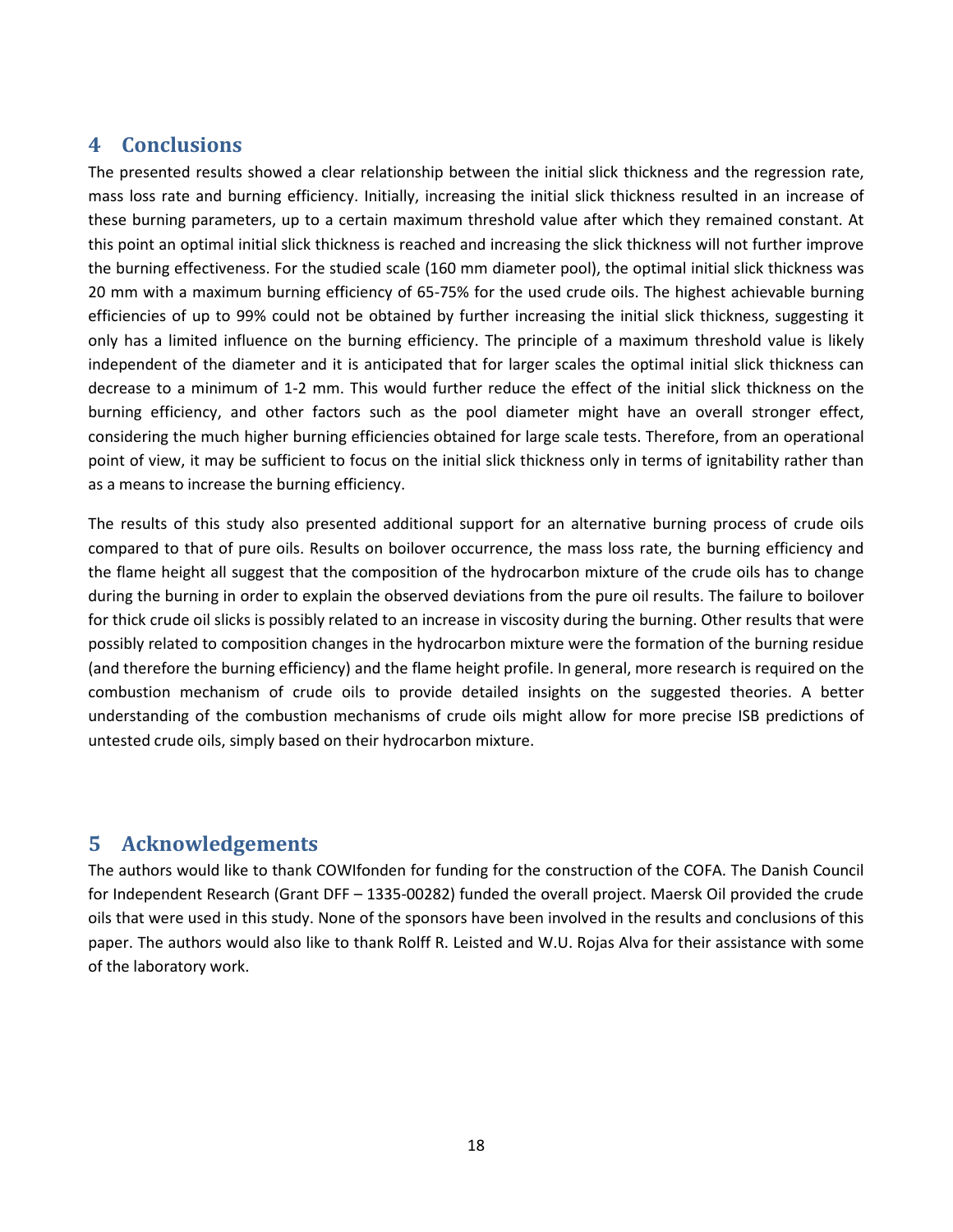## **6 References**

- <span id="page-19-0"></span>1. Buist, I., J. McCourt, S. Potter, S. Ross, and K. Trudel, *In Situ Burning.* Pure and Applied Chemistry, 1999. 71(1): p. 43-65.
- 2. Fingas, M., *An Overview of In-Situ Burning*, in *Oil Spill Science and Technology*, M. Fingas, Editor. 2011, Gulf Professional Publishing: Oxford. p. 737-903.
- <span id="page-19-9"></span>3. Petty, S.E., *Combustion of Crude Oil on Water.* Fire Safety Journal, 1983. 5(2): p. 123-134.
- 4. Fitzpatrick, M., *U.S. Coast Guard Arctic Pollution Response Research and Development*. 1985, United States Coast Guard: Washington D.C. p. 3.
- 5. SL Ross Environmental Research Ltd. and DF Dickings Associates Ltd., *Field Research Spills to Investigate the Physical and Chemical Fate of Oil in Pack Ice*. 1987, Environmental Studies Research Funds: Calgary.
- <span id="page-19-1"></span>6. Potter, S. and I. Buist, *In-situ burning for oil spills in arctic waters: State-of-the-art and future research needs*, in *Oil Spill Response: A Global Perspective*, W.F. Davidson, K. Lee, and A. Cogswell, Editors. 2008, Springer Netherlands. p. 23-39.
- <span id="page-19-2"></span>7. Sørstrøm, S.E., P.J. Brandvik, I.A. Buist, P.S. Daling, D. Dickins, L.-G. Faksness, S. Potter, J. Fritt-Rasmussen, and I. Singsaas, *Joint industry program on oil spill contingency for Arctic and ice-covered waters*, in *Oil in Ice - JIP*. 2010, SINTEF: Trondheim. p. 40.
- <span id="page-19-3"></span>8. AMAP, *Assessment 2007: Oil and Gas Activities in the Arctic - Effects and Potential Effects*. 2010, Arctic Monitoring and Assessment Programme (AMAP): Oslo, Norway. p. 423.
- <span id="page-19-4"></span>9. Nuka Research & Planning Group, LLC, *Oil Spill Prevention and Response in the U.S. Arctic Ocean: Unexamined Risks, Unacceptable Consequences*. 2010, The PEW Environment Group: Washington, D.C. p. 136.
- <span id="page-19-5"></span>10. Buist, I.A., S.G. Potter, B.K. Trudel, S.R. Shelnutt, A.H. Walker, D.K. Scholz, P.J. Brandvik, J. Fritt-Rasmussen, A.A. Allen, and P. Smith, *In Situ Burning in Ice-Affected Waters: State of Knowledge Report*. 2013, Arctic Response Technology. p. 293.
- <span id="page-19-6"></span>11. Allen, A.A. and R.J. Ferek. *Advantages and Disadvantages of Burning Spilled Oil*. in *International Oil Spill Conference: March 1993*. 1993. Tampa, Florida: IOSC.
- <span id="page-19-7"></span>12. Evers, K.-U., K.R. Sørheim, and I. Singsaas, *Oil spill contingency planning in the Arctic - Recommendations*. 2006: Hamburg.
- <span id="page-19-8"></span>13. Allen, A.A. *Contained Controlled Burning of Spilled Oil During the Exxon Valdez Oil Spill*. in *Proceedings of the Thirteenth Arctic and Marine Oil Spill*. 1990. Edmonton, Alberta: Environment Canada.
- 14. Fingas, M.F., K. Li, F. Ackerman, M.C. Bissonnette, P. Lambert, R. Nelson, G. Halley, P.R. Campagna, N. Laroche, P. Jokuty, R.D. Turpin, M.J. Trespalacios, J. Belanger, N. Vanderkooy, E.J. Tennyson, D. Aurand, and R. Hiltrabrand. *The Newfoundland Offshore Burn Experiment - NOBE*. in *In Situ Burning Oil Spill Proceedings*. 1994. Orlando, Florida: National Institute of Standards and Technology and Minerals Management Service.
- <span id="page-19-10"></span>15. Brandvik, P.J., J. Fritt-Rasmussen, R. Daniloff, F. Leirvik, and J.L. Resby, *Establishing, testing and verification of a laboratory burning cell to measure ignitability for in-situ burning of oil spills*, in *Oil in Ice - JIP*. 2010, SINTEF Materials and Chemistry: Trondheim.
- <span id="page-19-11"></span>16. Fritt-Rasmussen, J. and P.J. Brandvik, *Measuring Ignitability for In Situ Burning of Oil Spills Weathered Under Arctic Conditions: From Laboratory Studies to Large-Scale Field Experiments.* Marine Pollution Bulletin, 2011. 62(8): p. 1780-1785.
- 17. Potter, S., *Test of Fire-Resistant Booms in Low Concentrations of Drift Ice - Field experiments May 2009*, in *Oil in Ice - JIP*. 2010, SINTEF: Svalbard. p. 17.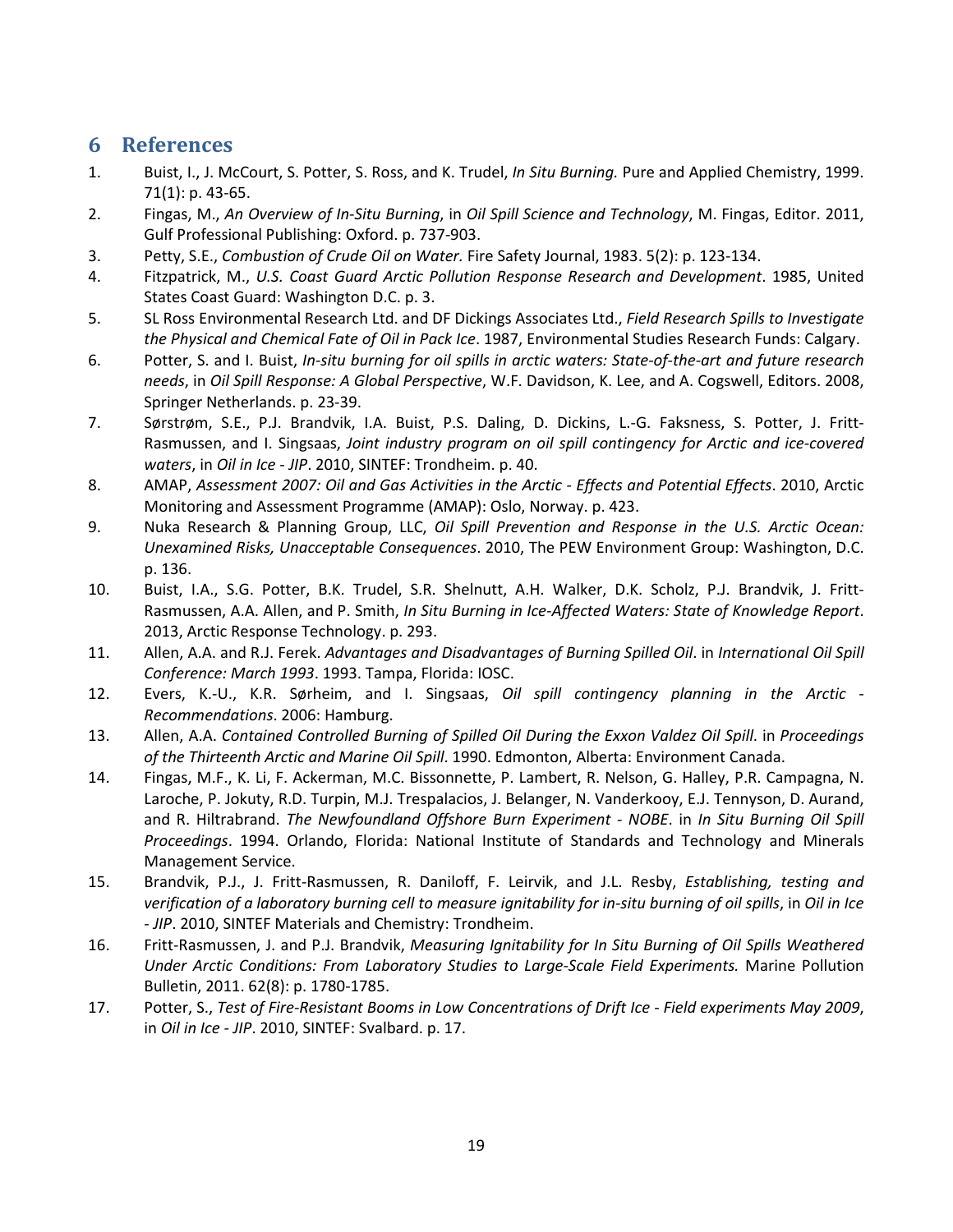- <span id="page-20-0"></span>18. Fritt-Rasmussen, J., *In situ burning of Arctic marin oil spills: Ignitability of various oil types weathered at different ice conditions. A combined laboratory and field study*, in *Department of Civil Engineering*. 2010, Technical University of Denmark.
- <span id="page-20-18"></span>19. Fritt-Rasmussen, J., P.J. Brandvik, A. Villumsen, and E.H. Stenby, *Comparing Ignitability for In Situ Burning of Oil Spills for an Asphaltenic, a Waxy and a Light Crude Oil as a Function of Weathering Conditions Under Arctic Conditions.* Cold Regions Science and Technology, 2012. 72(0): p. 1-6.
- <span id="page-20-19"></span>20. Farmahini Farahani, H., X. Shi, A. Simeoni, and A.S. Rangwala, *A Study on Burning of Crude Oil in Ice Cavities.* Proceedings of the Combustion Institute, 2015. 35(3): p. 2699-2706.
- <span id="page-20-1"></span>21. Evans, D.D., G.W. Mulholland, H. Gross, H. Baum, and K. Saito. *Burning, smoke production, and smoke dispersion from oil spill combustion*. in *Eleventh Arctic and Marine Oilspill Program (AMOP) Technical Seminar*. 1988. Vancouver: BC. Environment Canada.
- <span id="page-20-14"></span>22. Evans, D.D., W. Walton, H. Baum, K.A. Notarianni, J.R. Lawson, H.C. Tang, K.R. Keydel, R.G. Rehm, D. Madrzykowski, and R.H. Zile. *In situ burning of oil spills: Mesoscale experiments*. in *Fifteenth Arctic and Marine Oilspill Program (AMOP) Technical Seminar*. 1992. Edmonton: AB. Environment Canada.
- <span id="page-20-3"></span>23. Koseki, H. and G.W. Mulholland, *The Effect of Diameter on the Burning of Crude Oil Pool Fires.* Fire Technology, 1991. 27(1): p. 54-65.
- <span id="page-20-2"></span>24. Brogaard, N.L., M.X. Sørensen, J. Fritt-Rasmussen, A.S. Rangwala, and G. Jomaas, *A new Experimental Rig for Oil Burning on Water - Results for Crude and Pure Oils*, in *11th International Symposium for Fire Safety Science*. 2014, IAFSS: Christchurch, NZ.
- <span id="page-20-4"></span>25. Garo, J.P., J.P. Vantelon, and A.C. Fernandez-Pello, *Boilover Burning of Oil Spilled on Water.* Symposium (International) on Combustion, 1994. 25(1): p. 1481-1488.
- <span id="page-20-5"></span>26. Walavalkar, A.Y. and A.K. Kulkarni, *Combustion of water-in-oil emulsion layers supported on water.* Combustion and Flame, 2001. 125(1–2): p. 1001-1011.
- <span id="page-20-6"></span>27. Hristov, J., E. Planas-Cuchi, J. Arnaldos, and J. Casal, *Accidental burning of a fuel layer on a waterbed: a scale analysis of the models predicting the pre-boilover time and tests to published data.* International Journal of Thermal Sciences, 2004. 43(3): p. 221-239.
- <span id="page-20-7"></span>28. Garo, J.P., J.P. Vantelon, S. Gandhi, and J.L. Torero, *Determination of the Thermal Efficiency of Preboilover Burning of a Slick of Oil on Water.* Spill Science & Technology Bulletin, 1999. 5(2): p. 141-151.
- <span id="page-20-8"></span>29. Torero, J.L., S.M. Olenick, J.P. Garo, and J.P. Vantelon, *Determination of the Burning Characteristics of a Slick of Oil on Water.* Spill Science & Technology Bulletin, 2003. 8(4): p. 379-390.
- <span id="page-20-9"></span>30. Tanaka, Y., Y. Itani, H. Kubota, and T. Makita, *Thermal conductivity of five normal alkanes in the temperature range 283–373 k at pressures up to 250 MPa.* International Journal of Thermophysics, 1988. 9(3): p. 331-350.
- <span id="page-20-10"></span>31. Mudan, K.S., *Thermal radiation hazards from hydrocarbon pool fires.* Progress in Energy and Combustion Science, 1984. 10(1): p. 59-80.
- <span id="page-20-11"></span>32. Burgess, D.S., A. Strasser, and J. Grumer, *Diffusive burning of liquids in open trays.* Fire Research Abstracts and Reviews, 1961. 3: p. 177-192.
- <span id="page-20-12"></span>33. Emmons, H.W., *The film combustion of liquid fuel.* ZAMM - Journal of Applied Mathematics and Mechanics / Zeitschrift für Angewandte Mathematik und Mechanik, 1956. 36(1-2): p. 60-71.
- <span id="page-20-13"></span>34. Drysdale, D., *An Introduction to Fire Dynamics*. 3rd ed. 2011, New York: John Wiley & Sons, Ltd. 551.
- <span id="page-20-15"></span>35. Arai, M., K. Saito, and R.A. Altenkirch, *A Study of Boilover in Liquid Pool Fires Supported on Water Part I: Effects of a Water Sublayer on Pool Fires.* Combustion Science and Technology, 1990. 71(1-3): p. 25-40.
- <span id="page-20-16"></span>36. Blander, M. and J.L. Katz, *Bubble nucleation in liquids.* AIChE Journal, 1975. 21(5): p. 833-848.
- <span id="page-20-17"></span>37. Garo, J.P., P. Gillard, J.P. Vantelon, and A.C. Fernandez-Pello, *Combustion of Liquid Fuels Spilled on Water. Prediction of Time to Start of Boilover.* Combustion Science and Technology, 1999. 147(1-6): p. 39-59.